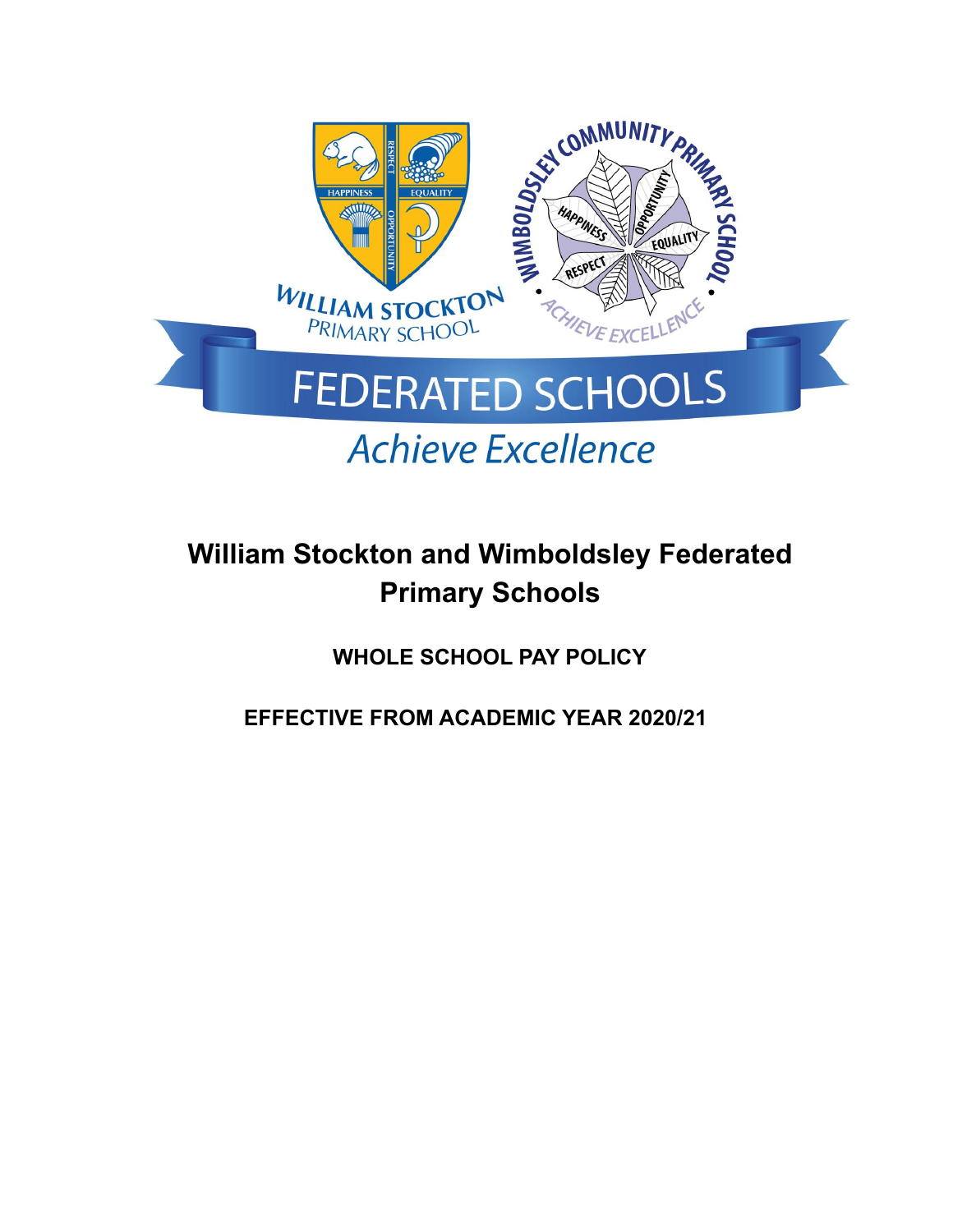# **William Stockton and Wimboldsley Federated Primary Schools**

# **WHOLE SCHOOL PAY POLICY 2019/20**

# **Contents**

**Introduction**. **Basic Principles**. **Support Staff Pay** Conditions of Service. Pay Spine. Job Descriptions and Job Evaluation. Salary on Appointment Incremental Progression. Support Staff Pay Appeals

Salary on promotion or Regrading Additional Payments.

> Acting allowance. Recognition Award Scheme Retirement Awards Premium payments

### **Teaching Staff Pay**.

Conditions of Service. Pay Ranges. 1 Retirement gift Pay Reviews. Teaching Staff Pay Appeals

Pay range for head teachers. Pay range for deputy and assistant head teachers. Pay range for Leading Practitioners.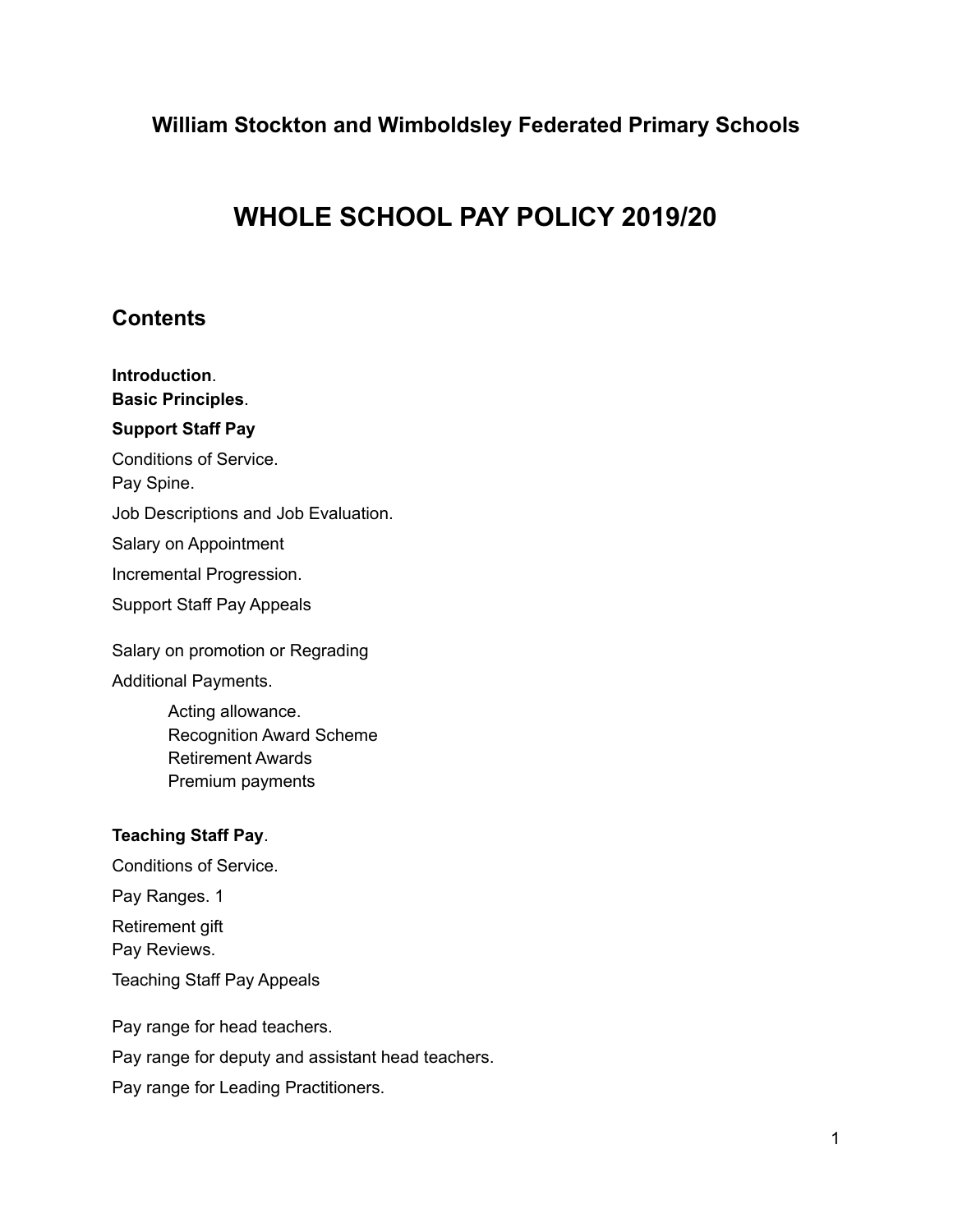Pay range for other classroom teachers.

Progression to the Upper Pay Range

Pay range for unqualified teachers. Allowances for classroom teachers. Teaching and Learning Responsibility Payments. Special Educational Needs Allowance. Additional allowances. Acting allowance. Activities relating to the provision of initial teacher training as part of the ordinary conduct of the school Participation in out of school hours learning activity agreed between the teacher and the governing body Additional responsibilities and activities due to or in respect of the provision of services by the head teacher relating to the raising of educational standards to one or more additional schools. Recruitment and retention incentives and benefits. Payment for In Service Teacher Training (INSET) Salary sacrifice. Bonuses/Honoraria. Part-time teachers

Short notice/supply teacher

### **Appendices:**

| Appendix A | Pay Panel Terms of Reference    |
|------------|---------------------------------|
| Appendix B | <b>Staffing Structure</b>       |
| Appendix C | Teachers' Standards             |
| Appendix D | Conduct of Pay Hearings         |
| Appendix E | <b>UPR Application Guidance</b> |
| Appendix F | UPR application form            |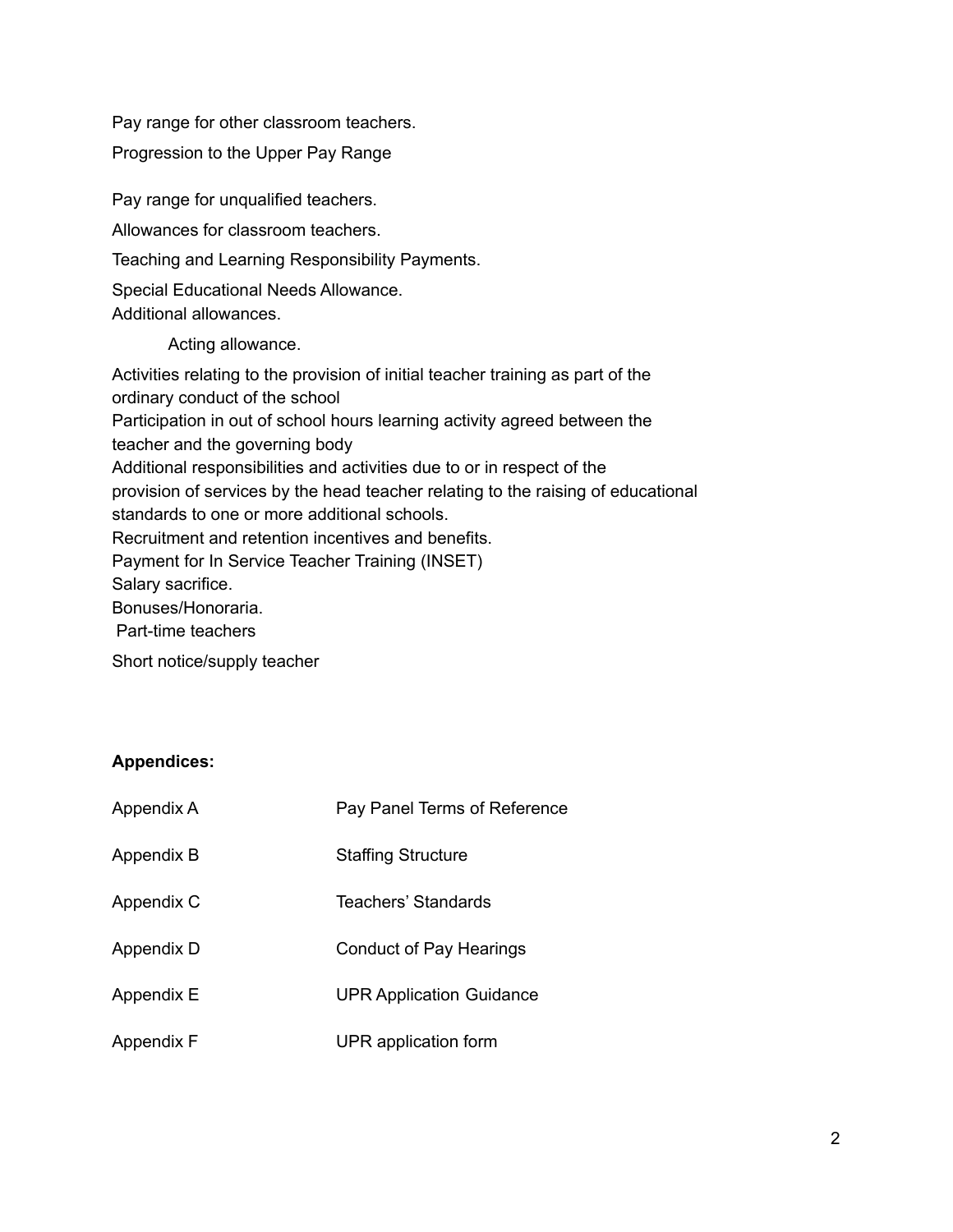# **Introduction:**

The governing body aims to maximise the achievement of every pupil at the school and recognises the value of a well-motivated and capable body of teaching and support staff in the achievement of this.

The governing body is required to establish a whole school pay policy, monitor the implementation and outcome(s) of the arrangements and review the policy and its operation every year. This pay policy seeks to ensure that all staff are properly rewarded for their contribution towards this shared goal. This policy has been developed to comply with current legislation and the requirements of the School Teachers' Pay and Conditions Document.

In adopting the pay policy the aim is to:

- Maximise the quality of teaching and learning at the school, by ensuring that implementation of the policy takes full account of the school's plans for improvement and development.
- Have proper regard for the work/life balance of staff at the school.
- Recruit, retain, motivate and develop staff.
- Be able to demonstrate that the policy and decisions on pay are managed in a fair, just and equitable way, recognising the principle of equal pay for like work and work of equal value.
- Determine the annual pay budget, including that for pay progression, compatible with the school's overall budget position.
- Be consistent with the school's appraisal policies.
- That the impact of the exercise of pay discretions does not contravene the Equality Act 2010.

This policy was adopted by the governing body of William Stockton and Wimboldsley Federated Primary Schools on 14th December 2020.

The governing body has established a Pay Panel with fully delegated authority to make pay decisions based on the recommendations of the Headteacher. [The membership and terms of reference of the pay committee are attached (Appendix A).]

# **Basic Principles:**

The staffing structure of the schools is attached (Appendix B). All posts within the structure have detailed job descriptions which are subject to annual review and which are written with due regard to enabling staff to maintain a reasonable work/life balance.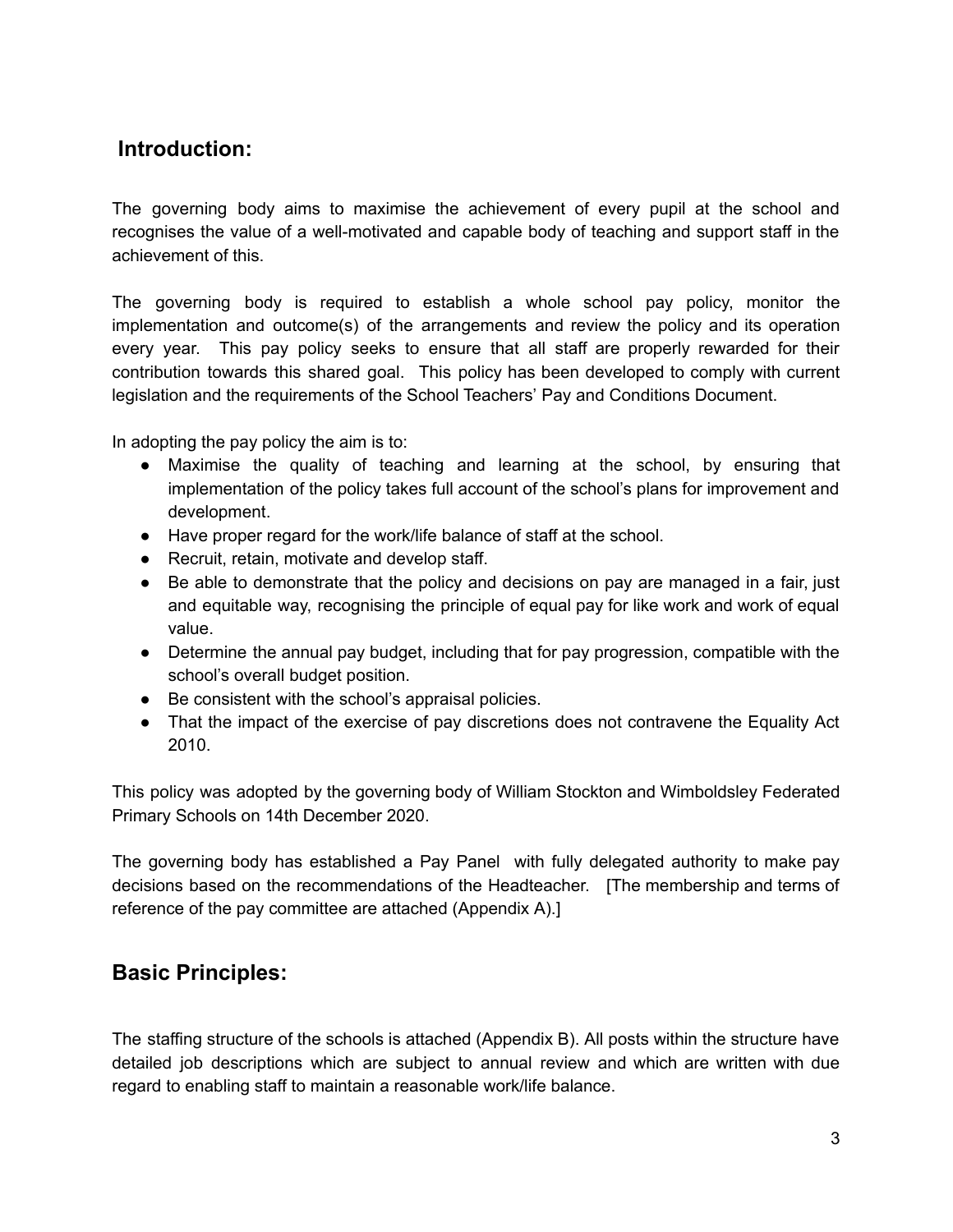The governing body has determined the range and grade of each post in accordance with the STPCD or relevant job evaluation scheme, taking into account the duties and responsibilities of each post.

The governing body is committed to the operation of an appraisal process for teachers and support staff, with the objective of maximising the professional development of all staff and progress of pupils. The governing body will ensure that all staff in school have access to advice, training and development opportunities appropriate to their needs.

# **Equality Act 2010**

In accordance with its Public Sector Equality Duty, the Governing Body has given due regard to equality considerations in adopting this policy/procedure and is satisfied that its application will not

impact adversely on members of staff who have a protected characteristic

(age, disability, gender reassignment, marriage and civil partnership,

pregnancy and maternity, race, religion or belief, sex and sexual orientation)

within the meaning of the Equality Act 2010.

The Governing Body will monitor the application of the policy and its outcomes to ensure that this remains the case over time.

# **Pay Appeals Procedure:**

A member of staff may seek a review of any determination in relation to his or her pay or any other decision taken by the governing body (or committee or individual acting with delegated authority) that affects his or her pay.

The procedures to be followed for Teaching and Support staff are set out later in this document.

# **Support Staff Pay:**

The governing body recognises and values the contribution made to the schools by non-teaching staff, known collectively as support staff.

### Conditions of Service

The pay and conditions for support staff are determined through the National Joint Council for Local Government Services as adopted by Cheshire West and Chester Borough Council and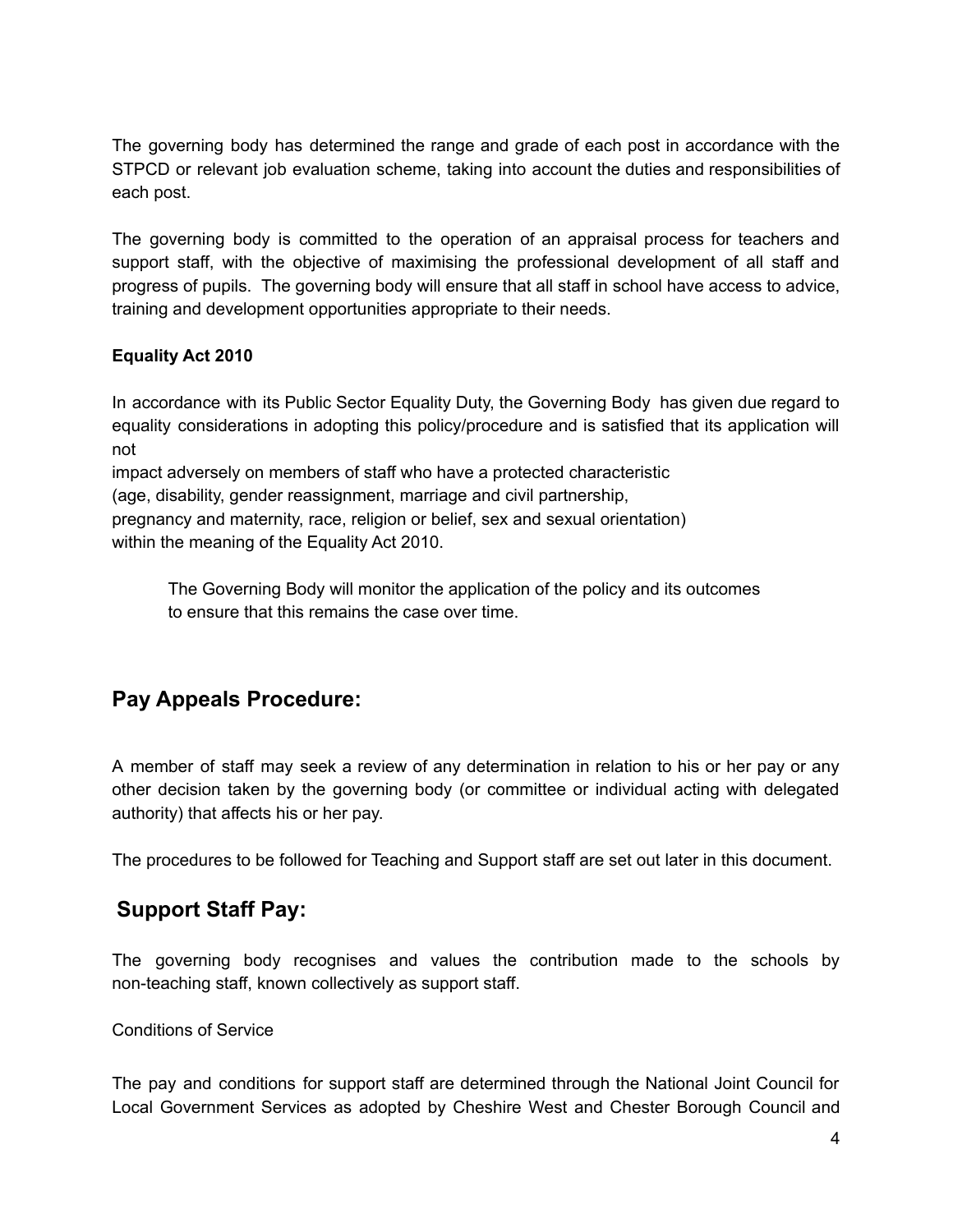the Schools. This group of staff includes all staff at the school that are not subject to teachers' pay and conditions.

Pay Spine

The Governing Body has adopted the CWAC Council pay spine for support staff. A copy is available from the school office.

# Job Descriptions and Job Evaluation

The governing body has determined the range and grade of each post in accordance with the agreed job evaluation scheme, taking into account the duties and responsibilities of each post.

# Salary on Appointment

It is expected that on appointment an individual will normally be placed at the first point of the relevant grade. Where an individual was previously employed under the conditions of service of the National Joint Council for Local Government Services immediately prior to appointment at the school, their starting pay should not be less than their previous salary, as far as this may be accommodated within the overall grade of the post. Consideration may also be given to appointment above the first point of the scale in recognition of experience and/or qualifications and where there is a justifiable business case for doing so.

The Headteacher may offer an appointment on less than the full grading range where the employee will not be undertaking, initially, the full duties and responsibilities of the job. If such an arrangement is agreed with the successful applicant, the written notification will specify clearly the reasons why the full range is not being applied and the date when the situation will be reviewed, with a view to the full grading being applied. Application of the full grading will not entitle the employee to a pay increase under the re-grading provisions (unless they are currently paid below the minimum of the full grade).

### Incremental Progression

In accordance with the incremental progression procedure adopted by the Governing Body, support staff are eligible to move one point on their pay grade on 1<sup>st</sup> April each year until the top of the range for the grade is reached. In all cases, there will be no incremental progression beyond the evaluated grade of the post.

An incremental progression point may be withheld in exceptional circumstances if the staff member is subject to poor performance procedures. The governing body may choose to award the incremental point at a later date when the staff member's performance has returned to satisfactory.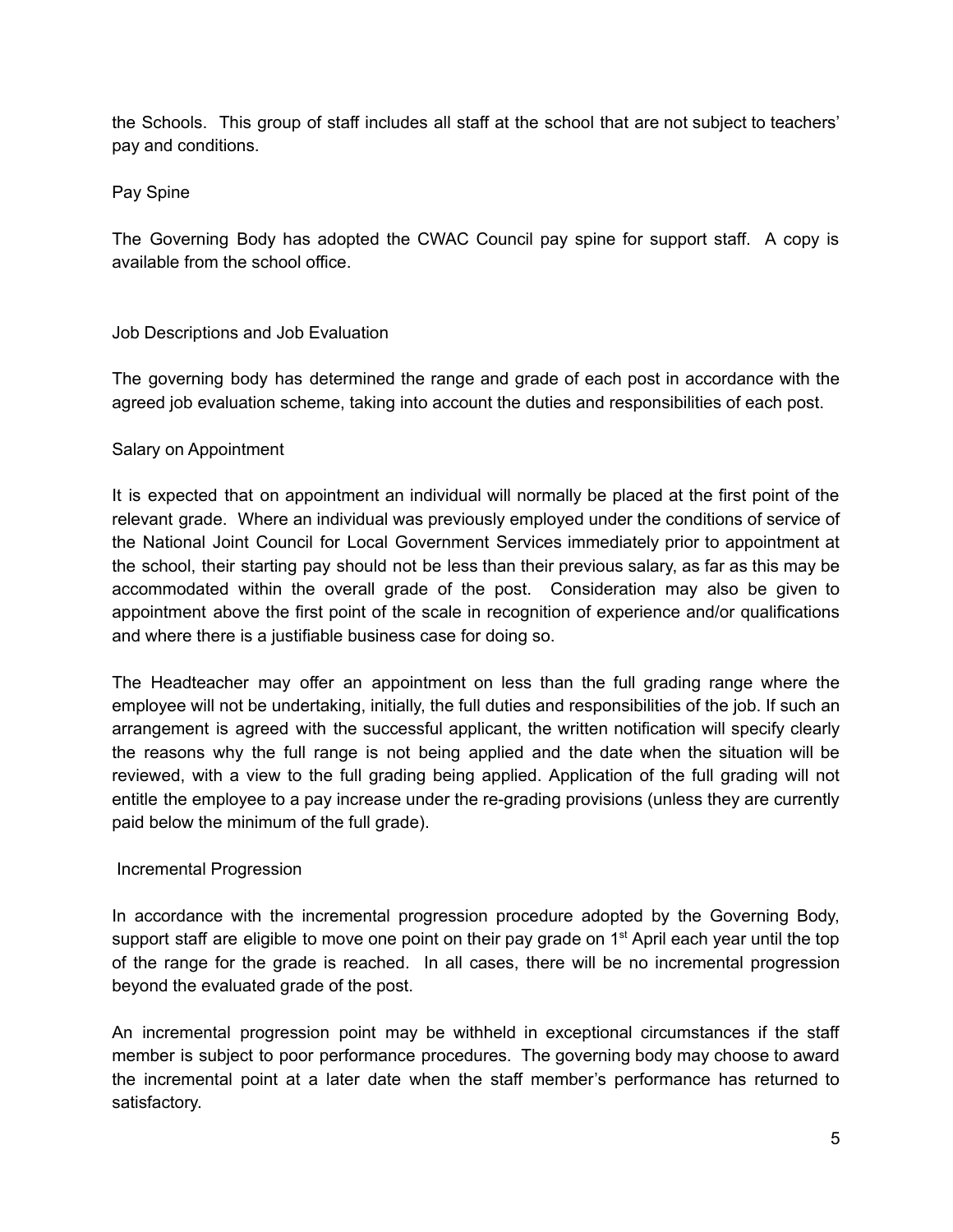# **Pay Appeals**

Any member of support staff may seek a review of their grade where they are able to demonstrate a substantial increase in their duties and responsibilities. The staff member should write to the headteacher setting out the grounds for a review. Where a case for review is made, the headteacher will arrange for the job details to be re-evaluated in accordance with the NJC Job Evaluation Scheme as adopted by Cheshire West and Chester Council.

If the member of staff remains dissatisfied, they will have a right of appeal to the Governors Pay Appeal Panel. The member of staff will be given the opportunity to make representations in person and may be accompanied by a trade union representative or work colleague.

### **The decision of the Pay Appeal Panel will be final.**

Salary on Promotion or Re-grading

On re-grading or promotion to a grade with a higher maximum salary, an employee will be paid a salary on the new grade which is at least one increment above the salary that they would have received in the former grade on the date of grading change. An increase of more than one increment may be justified in the case of a promotion but will be exceptional where the job is re-graded. The level of the starting salary is at the discretion of the Headteacher/Governing Body.

### Acting allowance

Where a member of staff covers the full duties of a higher graded role on a temporary basis, for example to cover a vacancy or in the absence of the substantive post holder (other than to cover for annual leave), for a period of at least 4 weeks, they may be paid an acting allowance equivalent to the grade of the post they are covering. Acting arrangements are time limited and will be subject to regular review.

Where an employee is undertaking partial duties of a higher graded role, a special recognition payment may instead be considered.

Recognition Award Scheme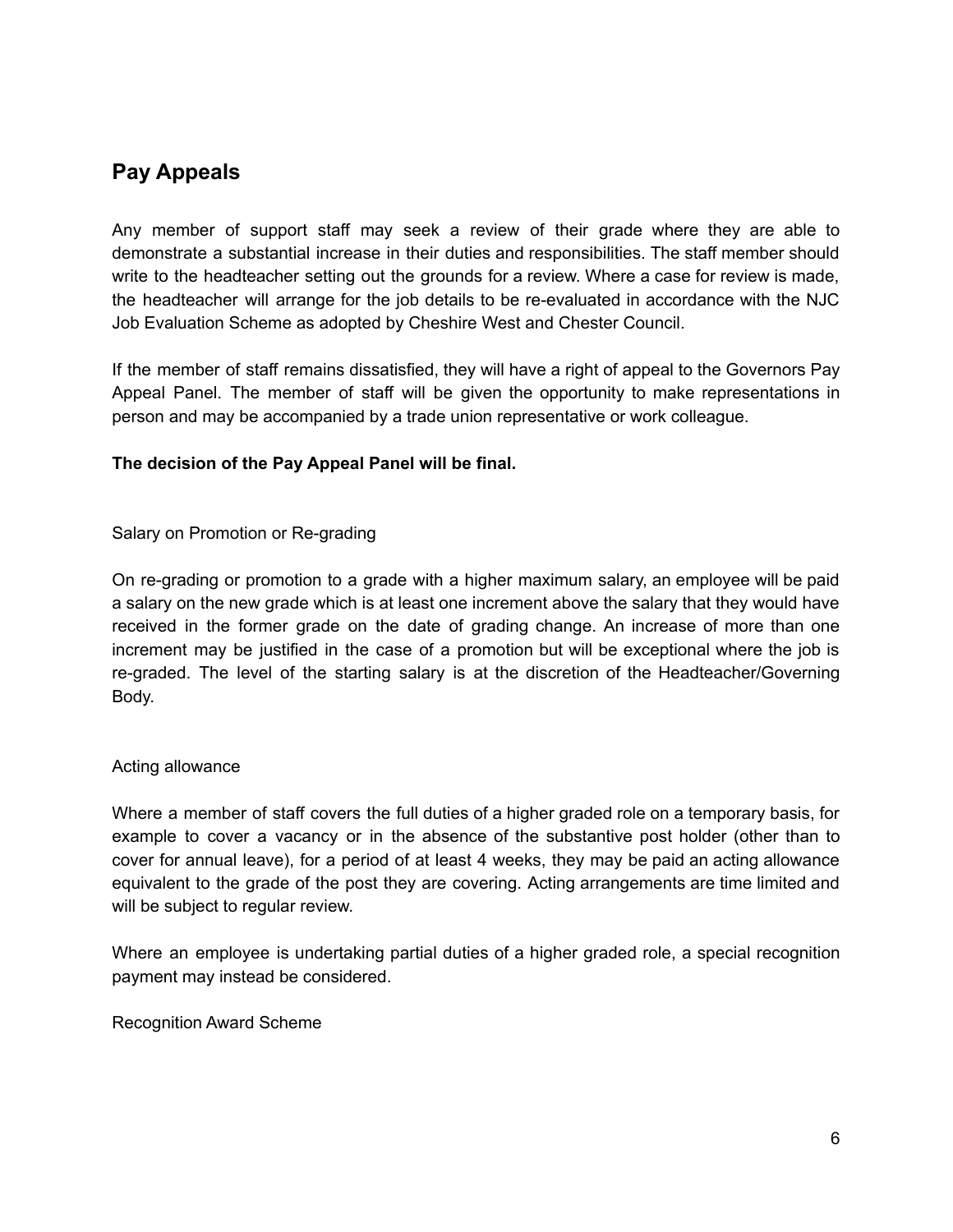Recognition awards to individual employees will be given for exceptional performance, normally something additional and something that requires greater skills or carries greater responsibilities. They are not given for doing the job the employee is appointed to do well.

The maximum payment will not exceed 7.5% of basic annual salary and the payment of anything in excess of 5% of basic annual will be exceptional. Payment will be non pensionable.

Awards will be funded from within the school's budget.

Awards will be linked to Staff Appraisal and key tasks but there will be justification in some circumstances for recognition outside this process.

### Retirement Awards

### **Community and Controlled Schools**

Employees who retire will receive a Retirement Award of a one-off payment of £20 per year of service. There are no minimum or maximum service criteria. The sum will be paid in the year of retirement.

# **Teaching Staff Pay:**

The governing body recognises and values the contribution made to the school by teaching staff. This group of staff includes all staff at the school that are subject to teachers' terms and conditions, including unqualified teachers/instructors.

### Conditions of Service

Pay and conditions for teaching staff are negotiated nationally and the statutory requirements are set out in the School Teachers' Pay and Conditions Document (issued annually) and the Conditions of Service for School Teachers in England and Wales (often referred to as the Burgundy Book).

### Pay Ranges

All teachers employed at the school are paid in accordance with the statutory provisions of the School Teachers' Pay and Conditions Document, as updated. A copy of the STPCD 2021 may be viewed in the school office or online.

<https://www.gov.uk/government/publications/school-teachers-pay-and-conditions>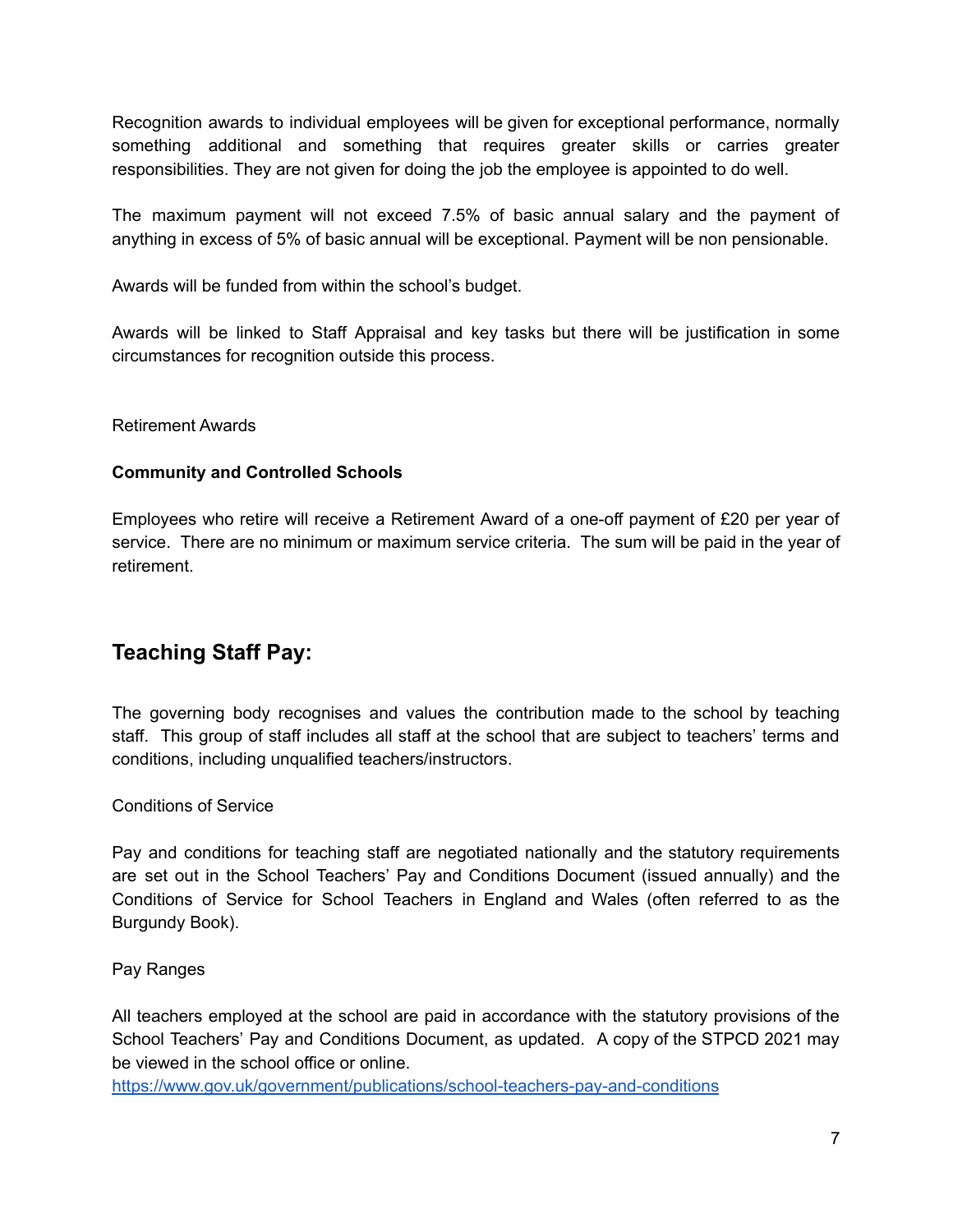Pay points within pay ranges used within this school are set out in the relevant paragraphs later in this policy.The governing body has decided to continue to use pay points across all ranges in the national framework. The relevant sections of the pay policy set out the values of those pay points.

### Retirement Gifts

This scheme applies to a teacher who retires (i.e. is 60 plus years of age, is granted early release of pension [with or without redundancy] or Ill-Health retirement) having completed at least 20 years employment (the employment does not have to have been continuous) with the Borough Council, County Council or with an authority which merged to form the new County Council in 1974.

The employee may choose the gift within the following cost limits:

| Minimum entitlement -                                | f110 |
|------------------------------------------------------|------|
| Addition per complete year of employment beyond 20 - | £7   |
| Maximum entitlement -                                | £184 |

A teacher cannot receive a cash award in lieu of a gift nor can cash be paid to make up the difference between the cost of the gift and the maximum entitlement. A teacher may add (within reason) to the entitlement if s/he prefers a gift of higher value than the entitlement allows. The choice of gift is subject to the approval of the Headteacher (or Governing Body, in the case of the retirement of the Headteacher). It should be a durable and tangible object and appropriate for the occasion. It may be inscribed with details of service, but the cost of the inscription cannot be added to the cost limit for the gift.

### Pay Reviews

The governing body will ensure that every teacher's salary is reviewed with effect from 1 September each year and no later than 31<sup>st</sup> October (31<sup>st</sup> December for Head Teachers).

Pay reviews will be in respect of incremental progression within pay ranges or to consider applications to the Upper Pay Range.

Any annual pay award applying to the national pay framework will also apply to locally adopted pay points and allowances,provided a single percentage award is agreed. Where a differentiated award is agreed, the differentiated element may be subject to individual performance assessment. Annual pay awards will not automatically apply to additional or discretionary payments.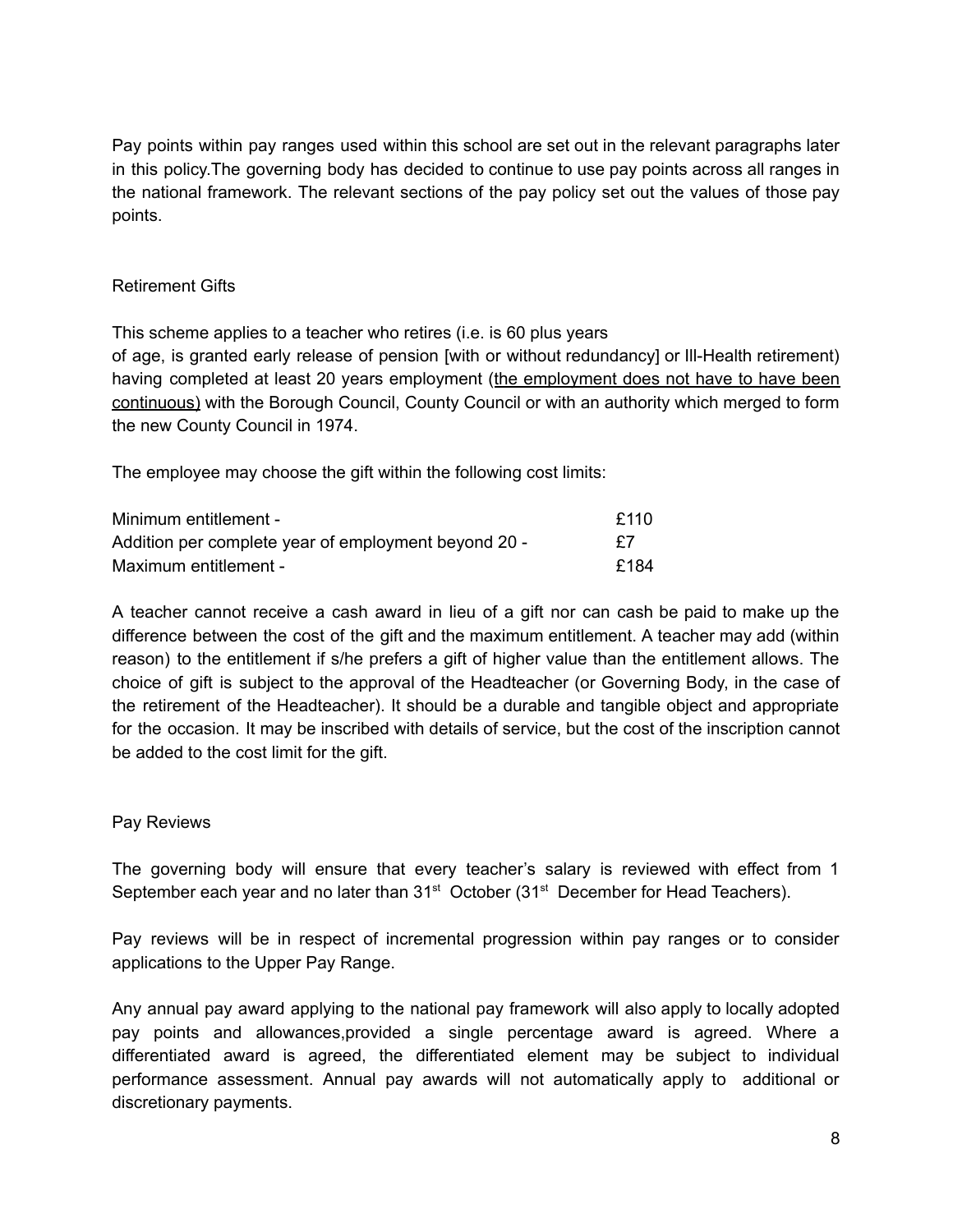A pay decision will be made annually for all teachers. Where a teacher will be absent because of maternity leave at the time of the appraisal review, the appraiser will conduct an appraisal review prior to maternity leave starting and this will be used as the basis for a pay recommendation. Where a teacher is absent for the whole of the appraisal period the appraiser will use appraisal information from the next most recent appraisal to inform pay recommendations

Where a teacher is on long term sickness absence at the relevant time or has had a long term sickness absence during the relevant appraisal period consideration will be given to making reasonable adjustments in relation to the assessment of their performance against success criteria as appropriate on a case by case basis.

Within one month of the determination, the governing body will provide the teacher with an individual written statement setting out their salary and any allowances to which they are entitled, and advising where a copy of the whole school pay policy (including the staffing structure) may be inspected.

Pay reviews for all teachers, including the Headteacher, will be based on performance as recorded through staff appraisal. Every appraisal report will contain a pay recommendation for eligible staff. Pay recommendations and decisions will be based on an overall assessment of the teacher's performance which will include the extent to which teachers have met their individual objectives and the relevant standards as evidenced through their contribution to pupil progress; wider outcomes for pupils; specific elements of practice and their wider contribution to the work.

It is expected that pay recommendations will be in line with professional dialogue during the course of the appraisal year and will not be a surprise to the appraisee. It will be possible for a "no pay progression" determination to be made without recourse to the capability procedure.

Final decisions about whether or not to accept a pay recommendation will be made by the Governing Body, having regard to the appraisal report and taking into account advice from senior leaders.

Reviews may take place at other times of the year to reflect any changes in circumstances or job role that leads to a change in the basis for calculating an individual's pay. A written statement will be provided after any review and where applicable will give information about the basis on which it was made.

Where a pay determination leads or may lead to a period of salary safeguarding, the governing body will give the required notification as soon as possible and no later than one month after the date of the determination.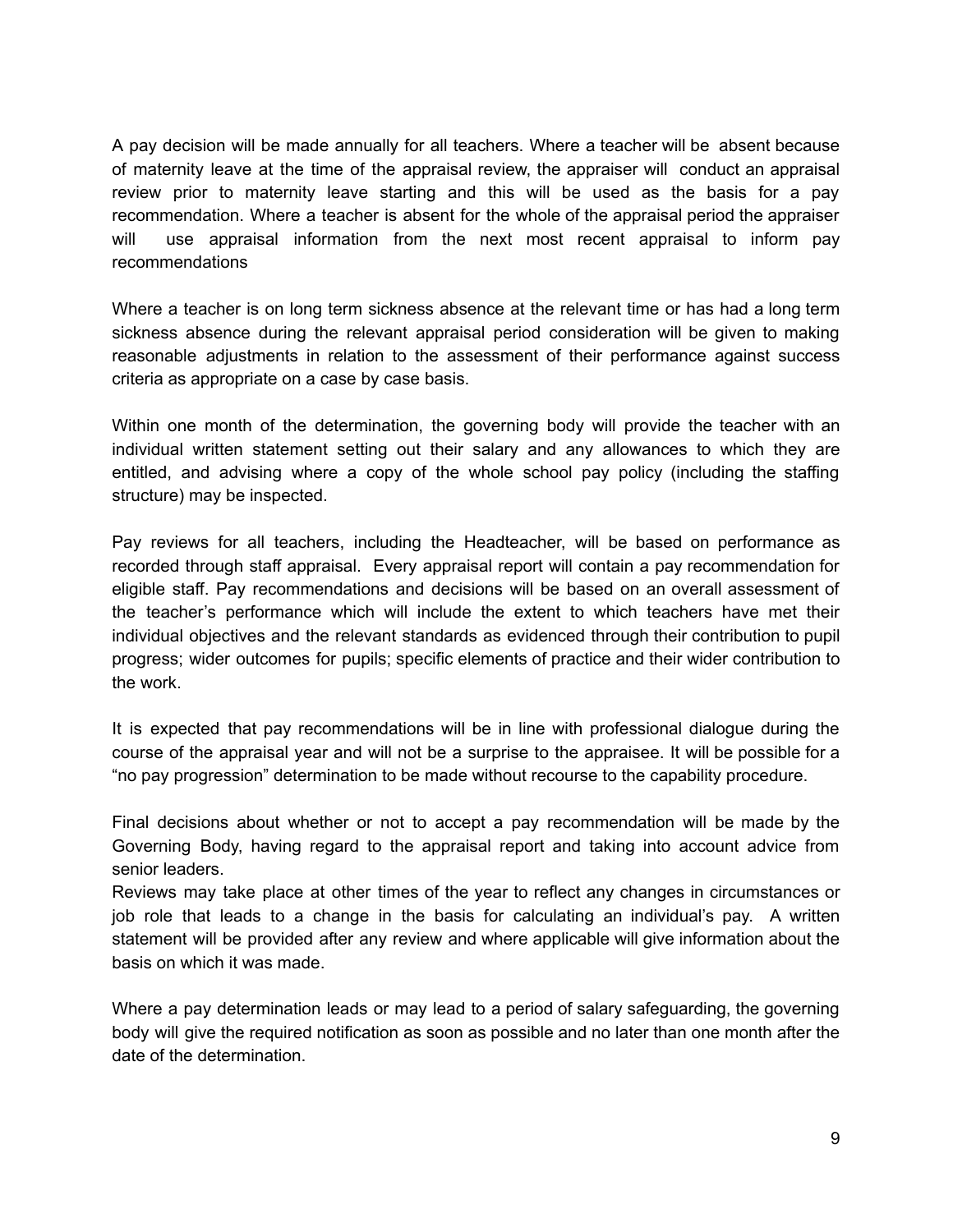# **Teaching Staff Pay Appeals Procedure:**

A teacher may seek a review of any determination in relation to his or her pay or any other decision taken by the governing body (or committee or individual acting with delegated authority) that affects his or her pay.

Appeals may be made on the grounds that the person or committee by whom the decision was made has:

- a) incorrectly applied any statutory provision
- b) failed to have proper regard for statutory guidance
- c) failed to follow the school's own policies (appraisal or pay ) properly
- d) failed to take proper account of relevant evidence
- e) took account of irrelevant or inaccurate evidence
- f) was biased, and/or
- g) otherwise unlawfully discriminated against the individual concerned.

This list is not exhaustive.

The procedure for considering appeals is as follows:

#### *Informal stage*

As part of the Appraisal process, each teacher will be made aware of any pay recommendation to be reported to Governors.

Where a teacher is dissatisfied with a pay recommendation, they should (within five working days) request a meeting with their headteacher. The headteacher will, within a further five working days, arrange a meeting (at which the appraiser should be present) to enable the teacher to present their arguments and any additional evidence they feel has not been taken into account.

This meeting should take place prior to the meeting of the Governors Pay Panel and the teacher will also be advised before that meeting whether the pay recommendation is to be changed

Where the headteacher is the appraiser, the teacher will have the right to submit written representations which will be included in the paperwork submitted to the Governors Pay Panel.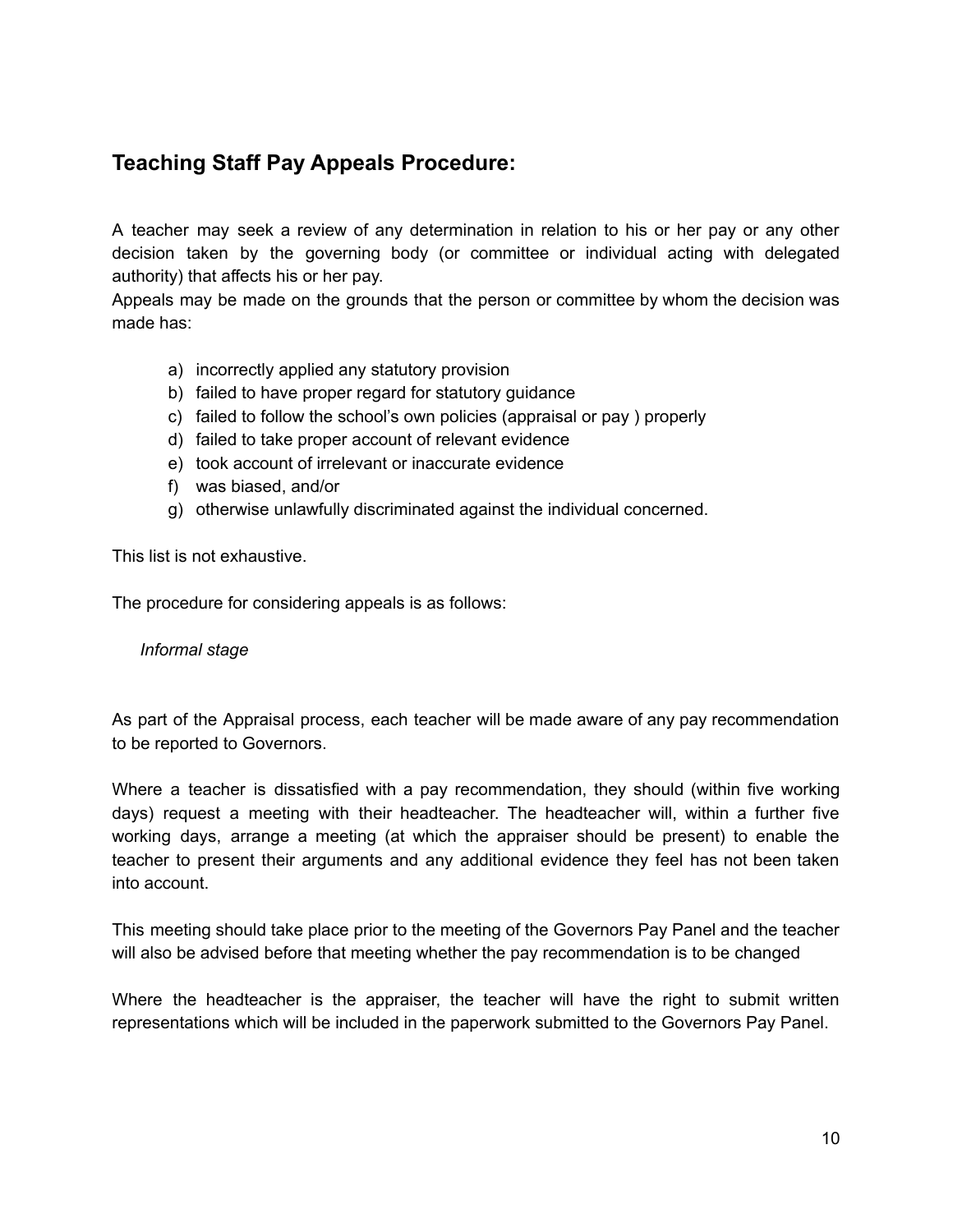Following the meeting of the Pay Panel teachers will receive written confirmation of their pay determination and the basis upon which the decision was made.

### *Formal stages*

### *Stage 1- Pay Hearing*

- 1. Where a teacher is dissatisfied with a pay decision, they should set down in writing their reasons in sufficient detail for a response to be prepared, and send it to the Chair of the Governors' Pay Panel, within ten working days of the notification of the pay decision.
- 2. The Chair of the Pay Panel will arrange a hearing within ten working days of receipt of the written appeal, at which they will consider the case and give the staff member an opportunity to make representations in person. Following the hearing the employee should be informed in writing of the decision and the right to appeal. The deadline for any appeal will be ten working days from receipt of written confirmation of the Stage 1 decision.

### Stage 2 – Appeal

3. Any pay appeal will be heard by a panel of three Governors who were not involved in the original determination normally within twenty working days of the receipt of the written notification of appeal. The member of staff will be given the opportunity to make representations in person. The decision of the appeal panel will be given in writing and where the appeal has been rejected this will include a note of the evidence considered and the reasons for the decision. The decision of the governors at this hearing will be final.

At all hearings under formal procedures the staff member is entitled to be accompanied by a colleague or trade union representative. Where possible the colleague or trade union representative will be consulted on the proposed date of a hearing. If a date is set at which the colleague or trade union representative is unable to attend, the teacher may suggest an alternative date and time provided it is reasonable and is not more than five working days after the original date.

Pay range for head teachers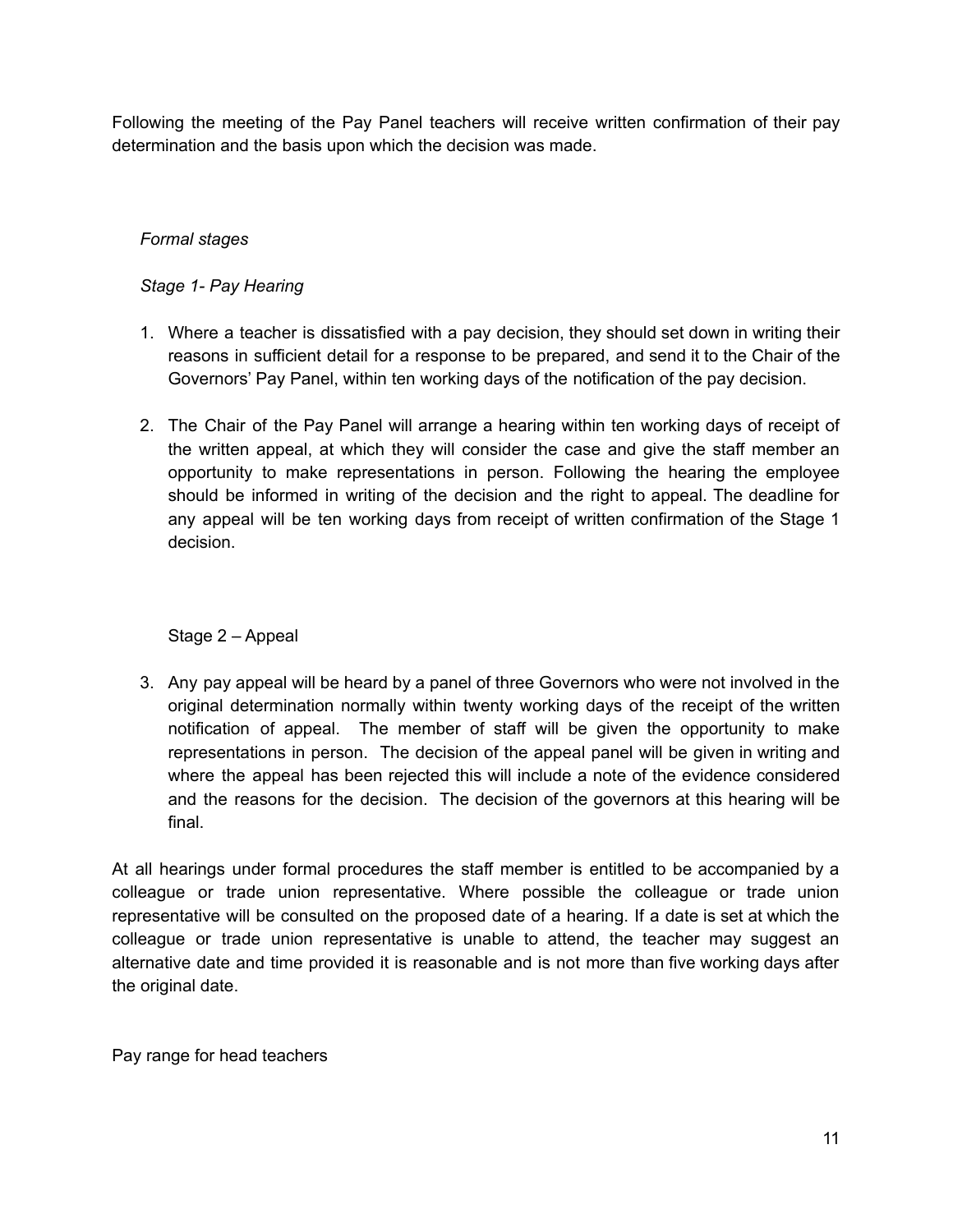The governing body has a statutory duty to assign a school group size and a pay range for the head teacher.

The governing body will calculate the Headteacher group size each September in accordance with the current STPCD.

The governing body will assign a pay range

- · when planning a new appointment,
- · when the school group changes or
- · where there is a change in the school's circumstances that leads to a significant change in the responsibilities of the post.

When determining the headteacher pay range the governing body will take into account all the permanent responsibilities of the role, any challenges specific to the role and all other relevant circumstances including recruitment or retention difficulties.

The governing body will ensure that the process of determining the remuneration of the head teacher is fair and transparent. There will be a proper record made of the reasoning behind the determination of the pay range and the ratification of decisions made in this respect.

The headteacher pay range is not an incremental scale and there is no automatic right to pay progression. Decisions regarding pay progression will be made annually with reference to the most recent appraisal report. Any movement up the pay range will only be made where there has been sustained high quality of performance reflected in a successful appraisal and shall not exceed two spine points in the course of any school year.

A successful appraisal and the circumstances in which the governing body will consider awarding a pay point are where their appraisal outcome confirms the Headteacher has met or has made satisfactory progress with their individual objectives; is meeting or working towards appropriate elements of the Headteacher Standards of Excellence; pupil progress is improving; there has been positive impact on wider outcomes for pupils; improvements can be evidenced in specific elements of practice such as behaviour management or lesson planning and evidence exists of the positive impact of the Headteacher's leadership on the effectiveness of teachers or other staff.

The circumstances in which the governing body will consider awarding two points in one year are; where their appraisal outcome confirms the Headteacher has made a specific exceptional contribution to school life which exceeded their individual objectives and has had a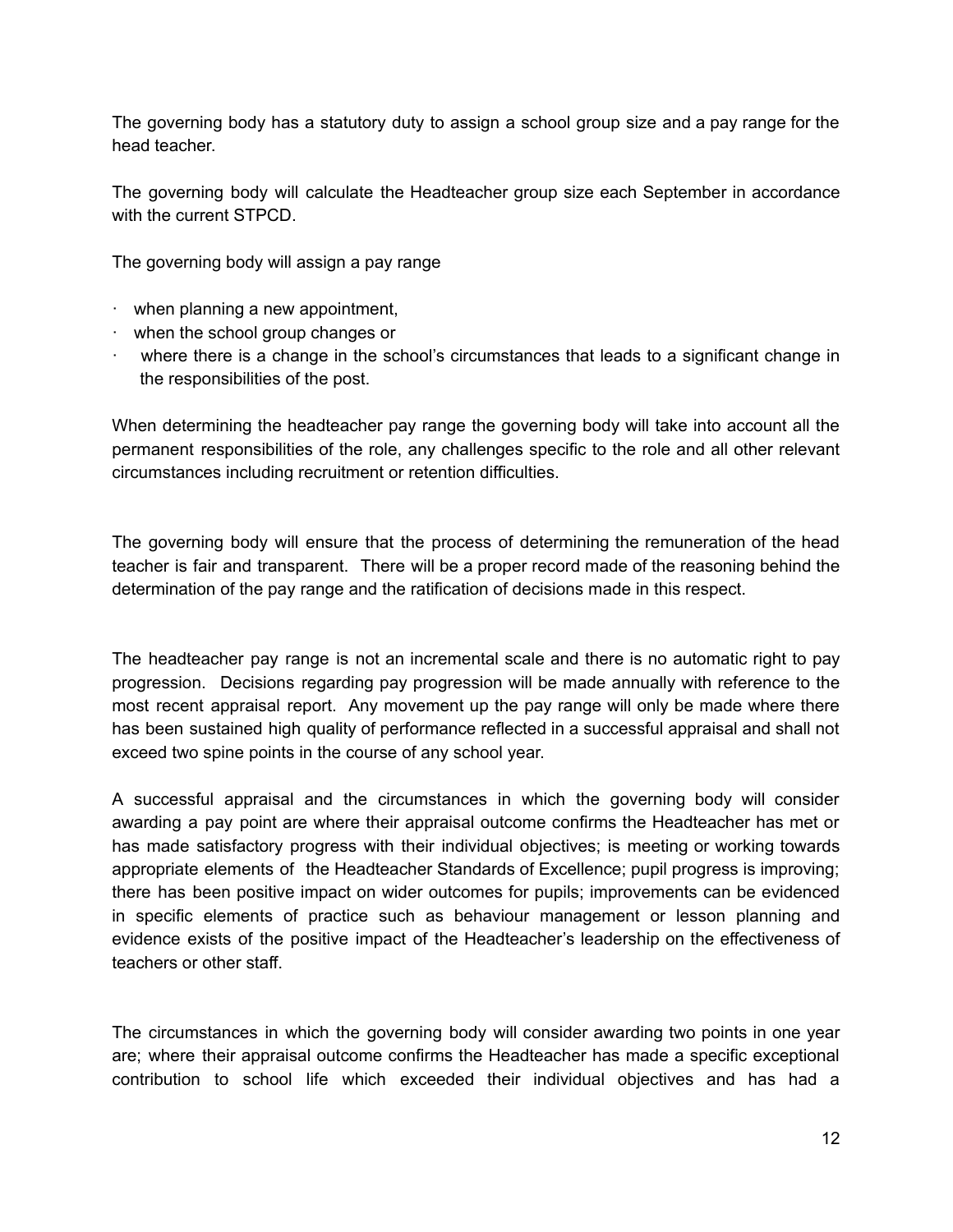demonstrable impact on pupil progress outcomes; on the quality of teaching and learning across the school and applications for places are increasing.

It will be possible for a "no pay progression" determination to be made without recourse to the capability procedure. In the event that the Headteacher is not making sufficient progress for a successful appraisal to be achieved, the Chair of the Headteachers Appraisal Committee will write to the Headteacher as soon as this becomes apparent to alert them and agree appropriate support

# **Determination of discretionary payments to head teachers**

The governing body will determine a pay range which takes into account the full responsibilities of the Head Teacher's post as and when it sees fit. Any discretionary payments in addition to the salary arising from the head teacher's point on the pay range will be made in accordance with the STPCD. The total of all discretionary payments made to a head teacher in respect of any school year (with the exclusion of residential payments and/or relocation expenses) will not exceed 25 per cent of the amount which corresponds to their point on the assigned pay range in that year, unless there are exceptional circumstances. The total sum of salary and other payments made to the headteacher will not exceed 25% above the maximum of the headteacher group range unless there are wholly exceptional circumstances, external advice has been sought and with the agreement of the governing body.

It will be wholly exceptional to make discretionary payments which exceed the limit of 25 per cent. If it is considered that there are wholly exceptional circumstances that warrant a payment in excess of this limit, the governing body will make a business case, and will seek external independent advice from the Local Authority as to whether the provisions of the document have been properly applied to the head teacher's pay. The governing body will keep a full and accurate record of advice received and all decisions made by the governing body and the reasoning behind them.

In making any decision to exercise its discretion in this respect, the governing body will ensure that to action such an increase will offer the school value for money in the services it is able to provide in relation to the costs incurred and will require evidence to support any such case.

Pay range for deputy and assistant head teachers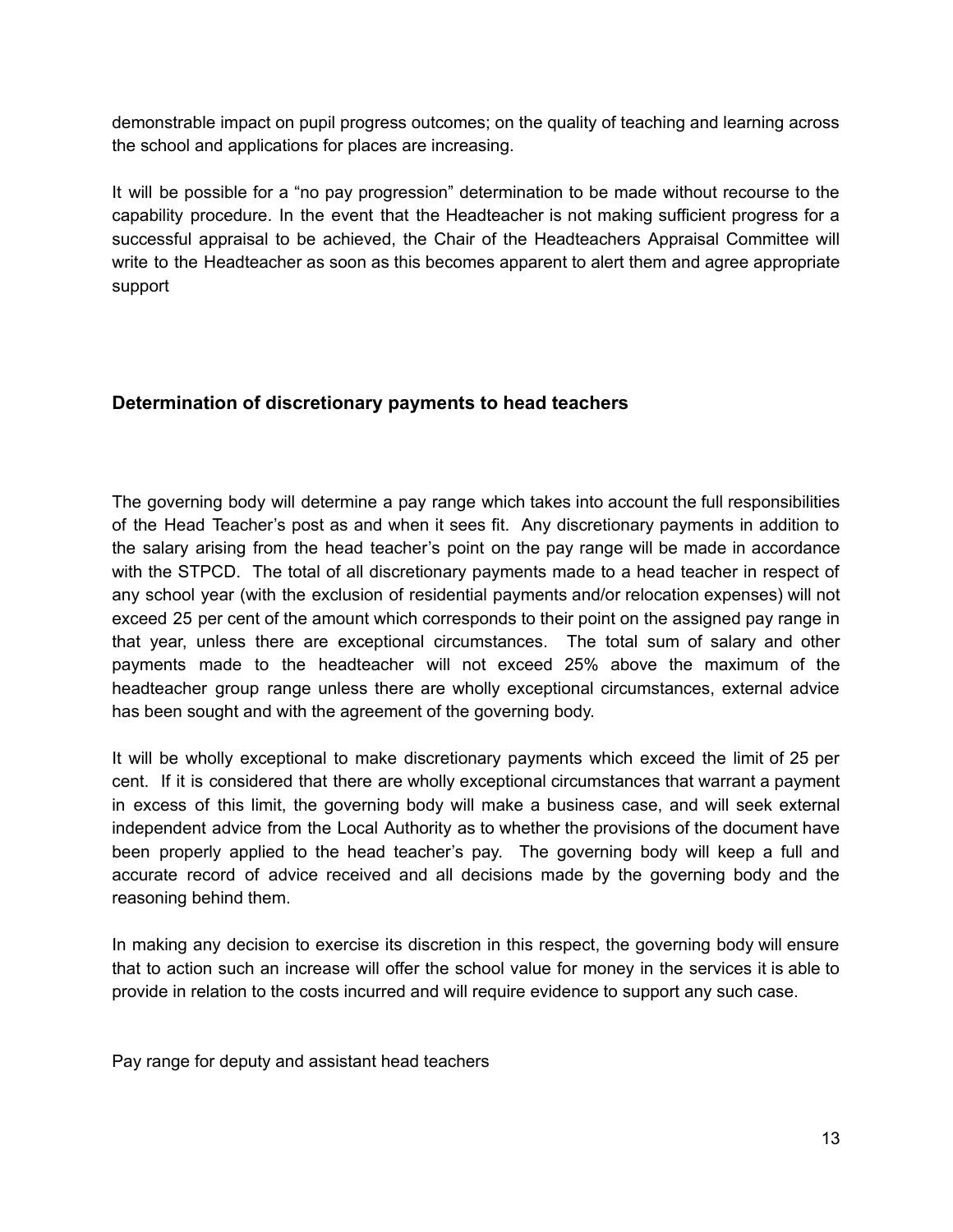The governing body has determined that two deputy head teacher posts and two assistant head teacher posts are to be included in the Federation staffing structure. **(**Where there is more than one deputy head teacher or more than one assistant head teacher, the governing body have the discretion to determine different pay ranges for each post.)

The professional duties of deputy and assistant head teachers are set out in the STPCD.

The governing body will determine a pay range for deputy and assistant head teachers. The governing body will ensure that the pay range for deputy and assistant head teachers is determined in accordance with the STPCD with due regard to pay rates for other teaching posts and the head teacher.

The pay range for deputy head teachers for the academic year 2020-2021 is L12-L16.

The pay range for assistant head teachers for the academic year 2020-2021 is L7- L11.

The pay range for Lead teachers for the academic year 2020-2021 is L7- L11.

The governing body will determine the pay range for deputy and assistant head teachers in the following circumstances:

- When it proposes to make new appointments, or
- Where there is a significant change in the responsibilities of serving deputy or assistant head teachers.

The Deputy and Assistant Headteacher ranges are not incremental scales and there is no automatic right to pay progression. Decisions regarding pay progression will be made annually with reference to the most recent appraisal report. Any movement up the pay range will only be made where there has been sustained high quality of performance reflected in a successful appraisal and shall not exceed two spine points in the course of any school year.

A successful appraisal and the circumstances in which the governing body will consider awarding one point are; where their appraisal outcome confirms the Deputy or Assistant Head has met or has made satisfactory progress with their individual objectives; is meeting all of the Teacher Standards for their career position; pupil progress is improving; they have had a positive impact on wider outcomes for pupils; improvements can be evidenced in specific elements of practice such as behaviour management or lesson planning; evidence exists of positive impact on the effectiveness of teachers or other staff and they are making a wider contribution to the school.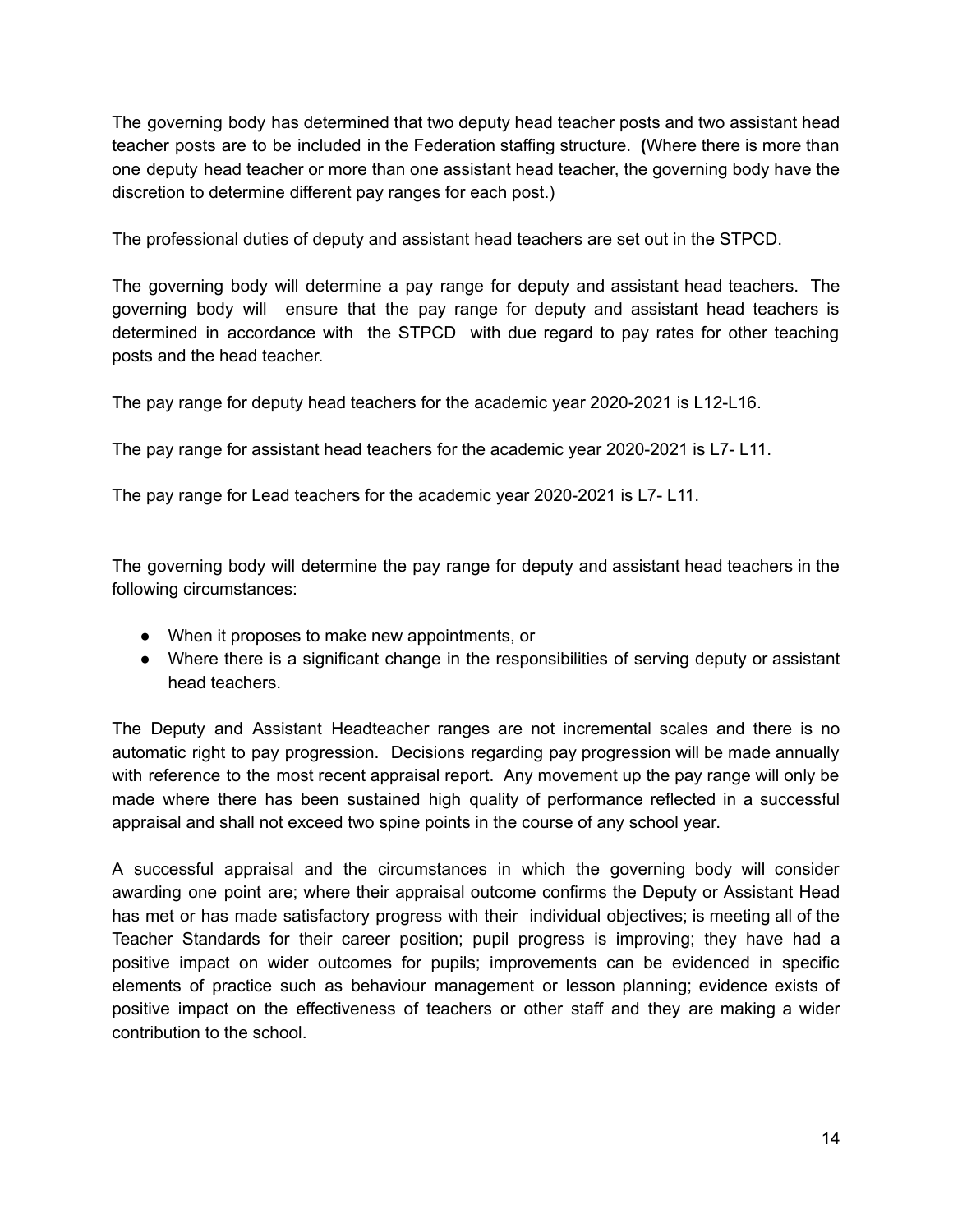It will be possible for a "no pay progression" determination to be made without recourse to the capability procedure. In the event that a Deputy or Assistant Headteacher is not making sufficient progress for a successful appraisal to be achieved, the Appraiser will write to the Deputy or Assistant Headteacher as soon as this becomes apparent to alert them and agree appropriate support.

Deputy and assistant head teachers are not eligible for teaching and learning responsibility payments.

Pay ranges for other classroom teachers

# *Pay on appointment*

The starting salary of a teacher on appointment to this school will be determined by the appointing panel taking account of the skills and experience of the teacher; details included in any advert and the provisions of the STPCD.

# *Main pay range*

Qualified teachers who are not entitled to be paid on any other pay range will be paid in accordance with the school's main pay range:

| <b>Scale Point</b> | £       |
|--------------------|---------|
|                    | £25,714 |
| 2                  | £27,600 |
| 3                  | £29,664 |
| 4                  | £31,778 |
| 5                  | £34,100 |
| 6                  | £36,961 |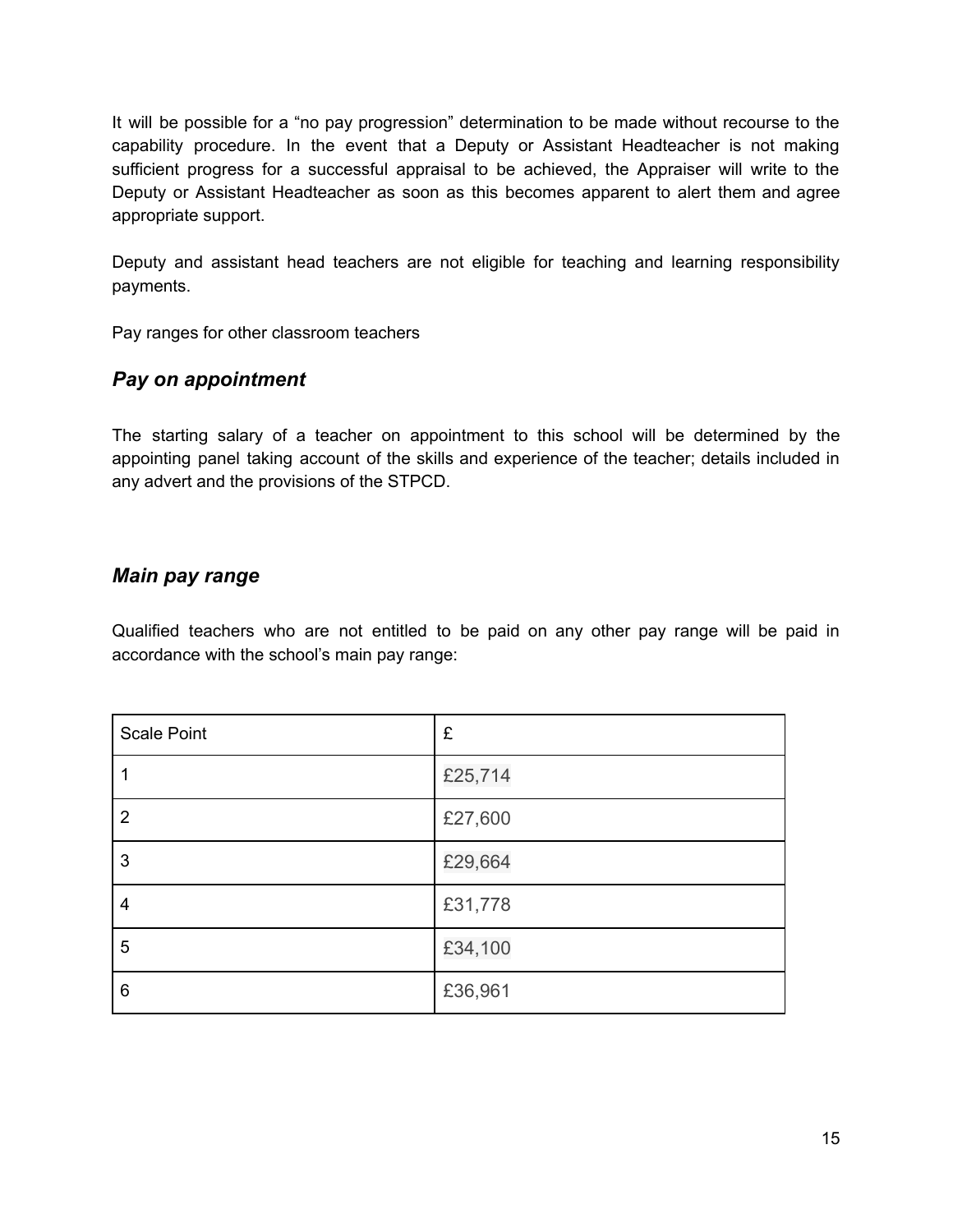The main pay range is not an incremental scale and there is no automatic right to pay progression. Decisions regarding pay progression will be made annually with reference to the most recent appraisal report. Any movement up the pay range will only be made where there has been sustained high quality of performance reflected in a successful appraisal .

A successful appraisal and the circumstances in which the governing body will consider awarding one pay point arel where their appraisal outcome confirms the teacher has met or has made satisfactory progress with their objectives; is meeting the Teacher standards and the majority of teaching is assessed as at least good. For teachers on the MPR who are also TLR holders, Governors will wish to ensure that the teacher's appraisal confirms that their performance related to the duties for which a TLR payment is made is good.

It will be possible for a "no pay progression" determination to be made without recourse to the capability procedure. In the event that a teacher is not making sufficient progress for a successful appraisal to be achieved, the Appraiser will write to the teacher as soon as this becomes apparent to alert them and agree appropriate support.

Decisions on pay progression for newly qualified teachers subject to statutory induction arrangements will be taken by 31<sup>st</sup> October each year to take effect on 1st September that year and will be based on a recommendation from the Headteacher which takes account of the teacher's assessment under the induction arrangements and against the Teachers' Standards.

### *Upper Pay Range*

Qualified teachers who have been assessed by this school as meeting the standards for payment on the Upper Pay Range will be paid in accordance with the school's upper pay range:

| Scale Point    | £       |
|----------------|---------|
| U1             | £38,690 |
| U <sub>2</sub> | £40,124 |
| U3             | £41,604 |

The upper pay range is not an incremental scale and there is no automatic right to pay progression. Teachers who wish to progress to the next point on the school's Upper Pay Range should make a written application to the Headteacher prior to their annual appraisal review meeting setting out their evidence to support their application. A recommendation on their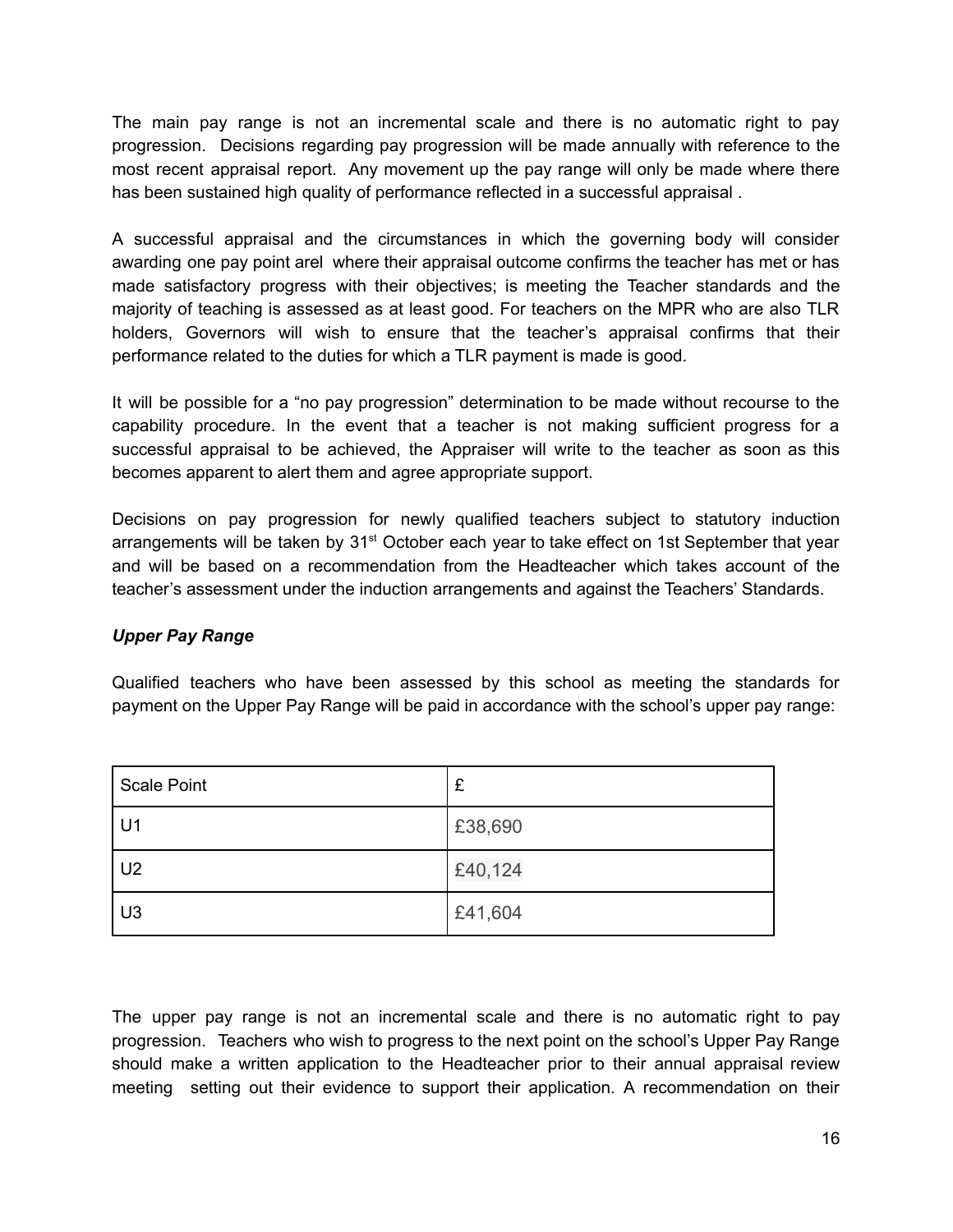application will be made by 31<sup>st</sup> October for consideration by the Governing Body Pay Panel and any decision to award a pay point will be backdated to  $1<sup>st</sup>$  September.

Decisions regarding pay progression will be made on the basis of application and with reference to the most recent appraisal report. Any movement up the pay range will only be made where there has been sustained high quality of performance reflected in successful appraisals.

Successful appraisals and the circumstances in which the governing body will consider awarding pay progression are; where their appraisal outcome confirms that the teacher has met or made satisfactory progress with their individual objectives; their performance over at least two academic years in this school has been highly competent in all elements of the Teacher standards; all of their teaching is assessed as good with outstanding features; and that their achievements and contribution to the school are substantial and sustained. For teachers on the MPR who are also TLR holders, Governors will wish to ensure that the teacher's appraisal confirms that their performance related to the duties for which a TLR payment is made is good.

It will be possible for a "no pay progression" determination to be made without recourse to the capability procedure. Where the teacher has indicated at their annual appraisal meeting that they intend to apply for progression within the UPR at the end of the appraisal period, then in the event that a teacher is not making sufficient progress for a successful application, the Appraiser will write to the teacher as soon as this becomes apparent to alert them and agree appropriate support.

Any points awarded on the upper pay range are permanent, while the teacher remains in the same post or takes up another post in this school.

A decision not to award pay progression may be taken whether or not the teacher is subject to capability proceedings.

### **Progression to the Upper Pay Range**

It is the responsibility of teachers to decide whether they wish to apply to be paid on the Upper Pay Range. Determinations as to whether a teacher progresses to the upper pay range will be made in accordance with the STPCD and the process set out in this pay policy.

In this school teachers will be eligible to apply for progression where the teacher has progressed to the top of the school's main pay range.

An application from a qualified teacher will be successful where the Governing Body is satisfied that: the teacher has evidence of high performance in this school in the previous two years which shows that the teacher is highly competent in all elements of the teacher's standards and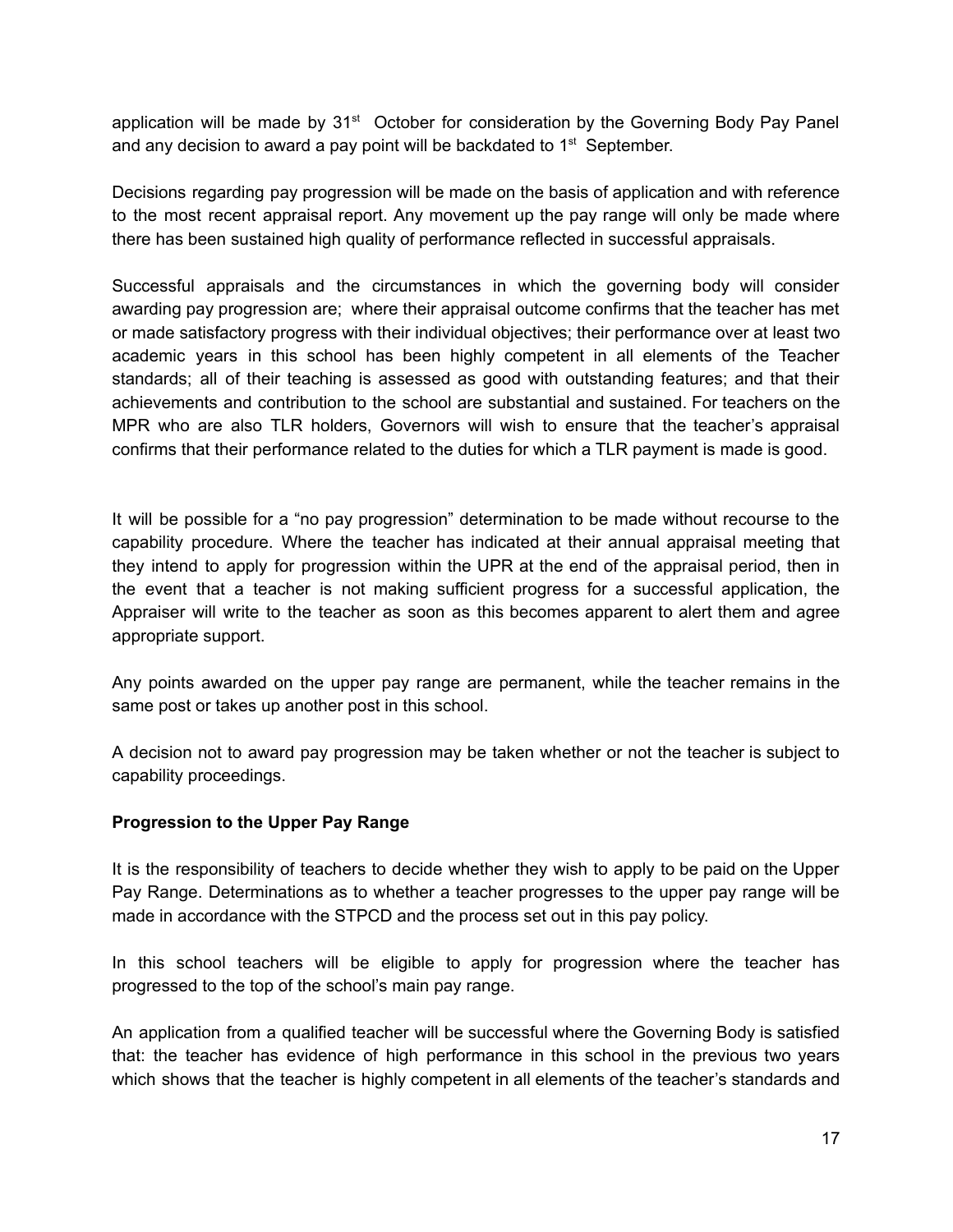that their achievements and contribution to the school are substantial and sustained and they are able to demonstrate that they have developed professionally in their teaching expertise.

Teachers may apply to be considered for progression to the upper pay range once per year. Where a teacher is intending to apply to progress to the UPR, they should notify their appraiser at the start of the appraisal year.

Applications should be submitted to the Headteacher, using the attached form, in advance of their annual appraisal review and a recommendation will be made by  $31<sup>st</sup>$  October for consideration by the Governing Body Pay Panel and if successful, pay awards will take effect from 1<sup>st</sup> September in the year of application.

Where a teacher has been assessed as meeting the standards, they will be appointed to [details *e.g.* the first point on the Upper Pay Range or at a point determined by the assessing panel].

It will be possible for a "no progression" determination to be made without recourse to the capability procedure. Where the teacher has indicated at their annual appraisal meeting that they intend to apply for progression to the UPR at the end of the appraisal period, then in the event that a teacher is not making sufficient progress for a successful application, the Appraiser will write to the teacher as soon as this becomes apparent to alert them and agree appropriate support.

Progression to the upper pay range is permanent, while the teacher remains employed in this school.

# Pay range for unqualified teachers

An unqualified teacher is either a trainee working towards qualified teacher status, an overseas trained teacher who has not exceeded the four years they are allowed without obtaining qualified teacher status, or an instructor with a particular skill.

The school's pay range for an unqualified teacher is:

| Scale Point | - |
|-------------|---|
|             |   |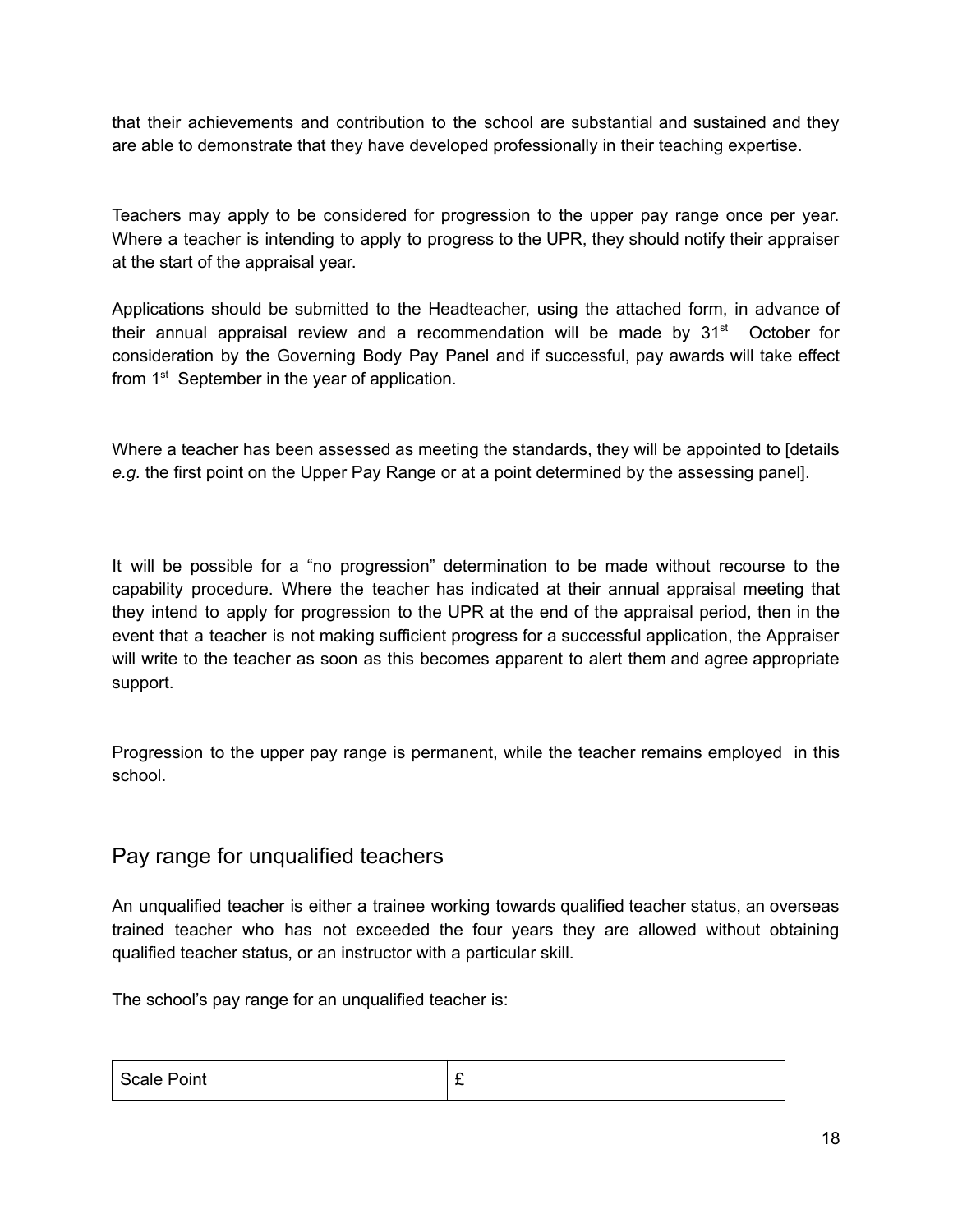|                | £18,169 |
|----------------|---------|
| $\overline{2}$ | £20,282 |
| 3              | £22,394 |
| 4              | £24,507 |
| 5              | £26,622 |
| 6              | £28,735 |

of the pay progression available to them subject to performance.

The unqualified pay range is not an incremental scale and there is no automatic right to pay progression. Decisions regarding pay progression will be made annually with reference to the most recent appraisal report. Any movement up the pay range will only be made where there has been sustained high quality of performance reflected in a successful appraisal .

A successful appraisal and the circumstances in which the governing body will consider awarding one pay point are; where their appraisal outcome confirms the teacher has met or has made satisfactory progress with their objectives; the majority of teaching is assessed as at least good and they take advantage of opportunities for professional development and use the outcomes effectively to improve pupils' learning.

It will be possible for a "no pay progression" determination to be made without recourse to the capability procedure. In the event that a teacher is not making sufficient progress for a successful appraisal to be achieved, the Appraiser will write to the teacher as soon as this becomes apparent to alert them and agree appropriate support.

Any pay points awarded to unqualified teachers are permanent, while the teacher remains employed at this school.

Unqualified teachers are not eligible for teaching and learning responsibility or special educational needs allowances. The governing body will not under any circumstances determine a salary for an unqualified teacher outside of the unqualified teacher pay spine.

Allowances for classroom teachers Teaching and Learning Responsibility Payments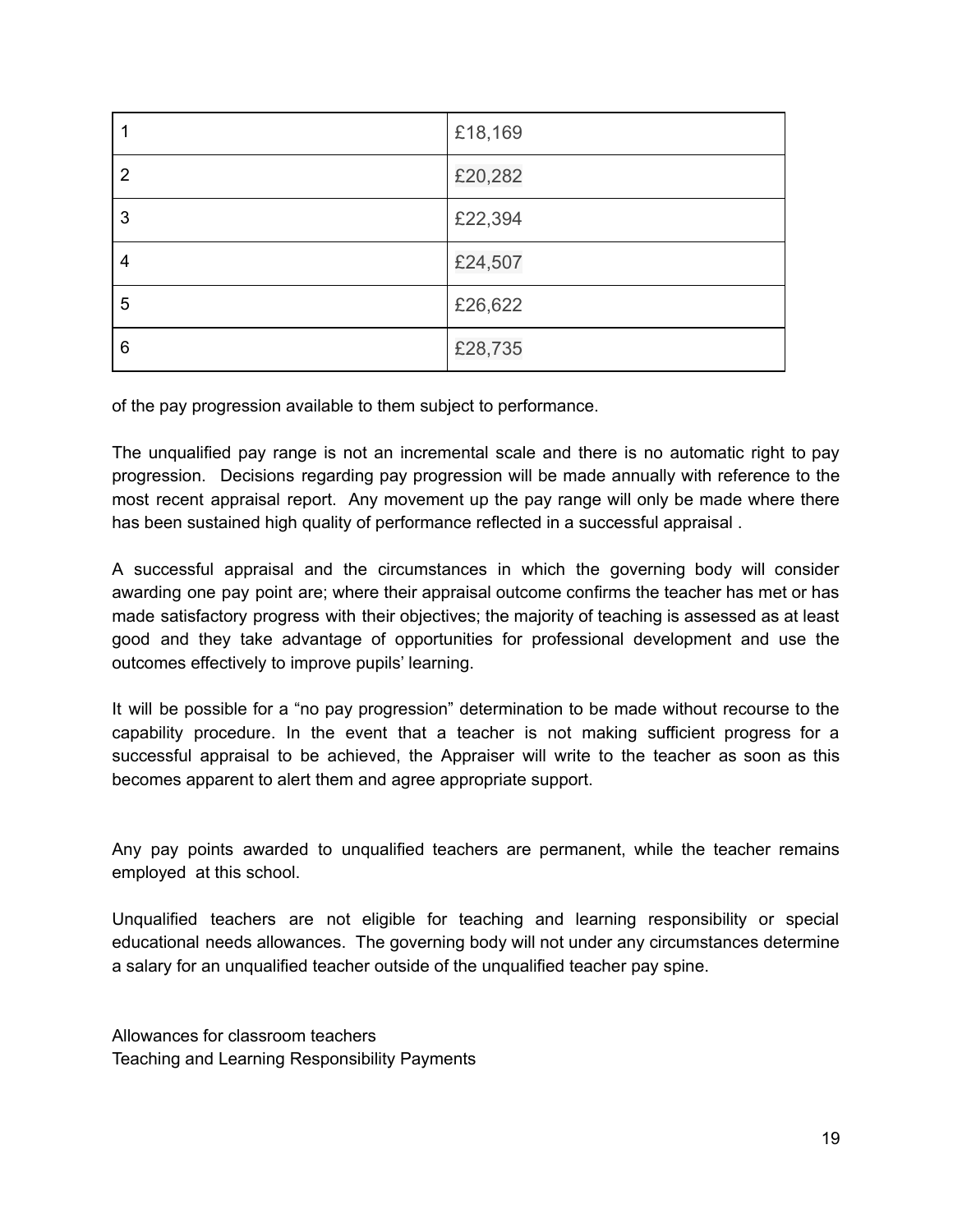TLRs are awarded at the discretion of the governing body. TLR will be awarded to the holders of the posts indicated in the attached staffing structure. A TLR 1 or 2 payment when assigned will last for the duration of the post and changes to the staff structure will be subject to consultation. Teachers will not be expected to undertake relevant permanent additional responsibilities without award of a TLR payment.

The governing body will award Fixed Term Teaching and Learning Responsibility payments (TLR 3) to a classroom teacher who is required to undertake a clearly defined and time-limited school improvement project or one-off externally driven responsibility. The duration of the fixed term will be established at the outset and payment will be made on a monthly basis for the duration of the fixed term. TLR3 are not subject to salary safeguarding.

TLR3 payments will not be used to replace or otherwise limit progression on the Main, Upper or Leading Practitioner pay ranges.

The values of TLRs to be awarded are set out below:

TLR2a £4,500 per annum to the holder.

TLR3 payments will be determined on a case by case basis taking account of the additional responsibilities required of the teacher.

TLR1 and 2 will only be awarded if the governing body is satisfied that the duties of the post include a significant responsibility that is not required of all classroom teachers and that:

- a) is focused on teaching and learning,
- b) requires the exercise of a teacher's professional skills and judgement,
- c) requires the teacher to lead, manage and develop a subject or curriculum area; or to lead and manage pupil development across the curriculum,
- d) has an impact on the educational progress of pupils other than the teacher's assigned classes or groups of pupils, and
- e) involves leading developing and enhancing the teaching practice of other staff.

In addition, before awarding a TLR1, the governing body must be satisfied that the significant responsibility referred to above includes line management responsibility for a significant number of people.

A teacher may not hold more than one TLR 1 or 2 of any value concurrently. A TLR is a payment integral to a post in the school's staffing structure and may therefore only be held by two or more people when job-sharing that post. Holders of a TLR1 or 2 will also be eligible to receive a TLR3.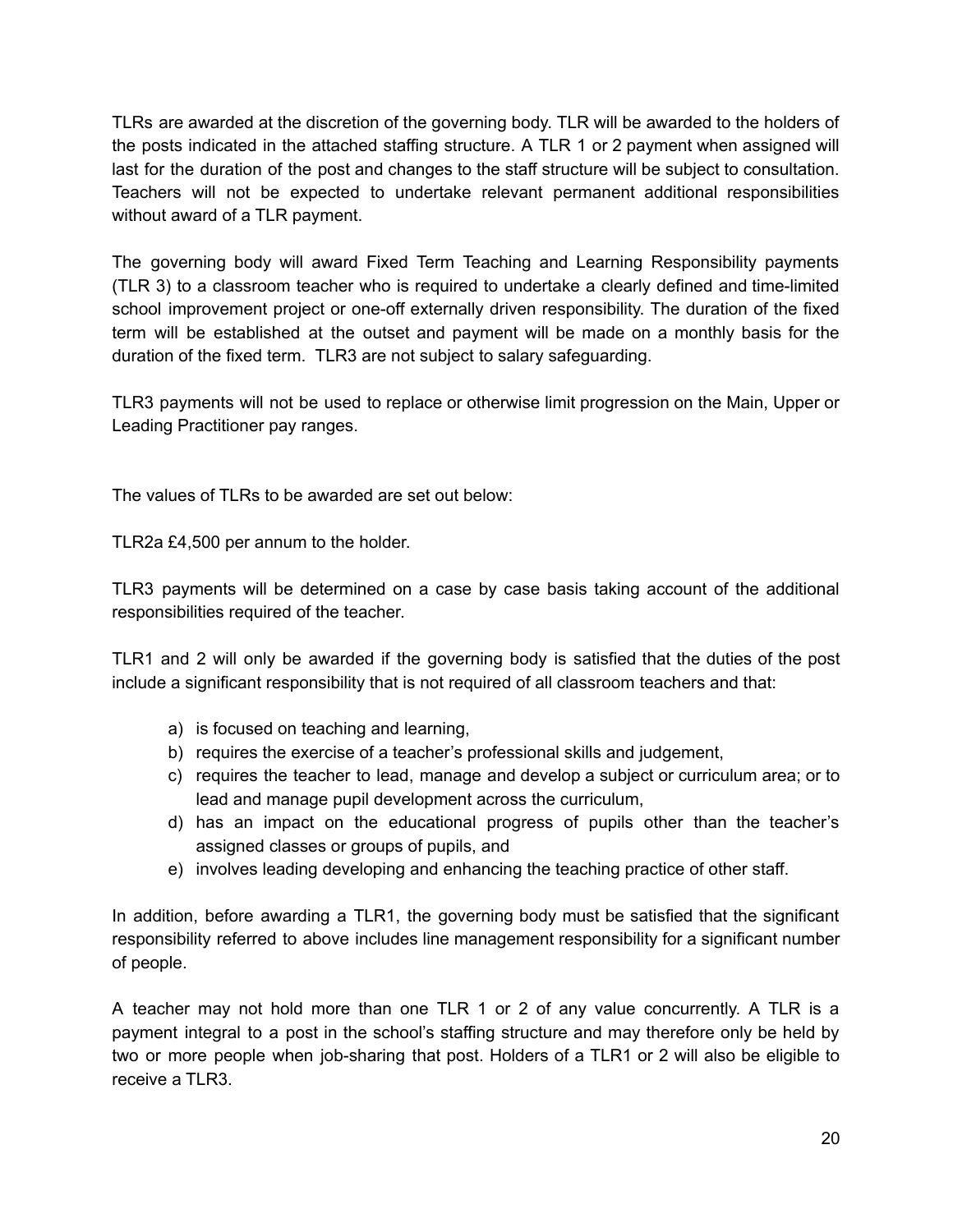Special Educational Needs Allowance

The governing body will award an SEN Allowance to a classroom teacher:

- a) In any SEN post that requires a mandatory SEN qualification (not including the mandatory SENCO qualification leading to the achievement of the National Award for Special Educational Needs Coordination),
- b) In a special school,
- c) Who teaches pupils in one or more designated special classes or units in a school or, in the case of an unattached teacher, in a local authority unit or service,
- d) In any non-designated setting (including any pupil referral unit) that is analogous to a designate special class or unit, where the post
	- i. Involves a substantial element of working directly with children with special educational needs,
	- ii. Requires the exercise of a teacher's professional skills and judgment in the teaching of children with special educational needs, and
	- iii. Has a greater level of involvement in the teaching of children with special educational needs than is the normal requirement of teachers throughout the schools or unit within the school or, in the case of an unattached teacher, the unit or service.

The SEN allowance is determined as a spot value, taking into account the structure of the school's SEN provision and:

- a) whether any mandatory qualifications are required,
- b) the qualifications and expertise of the teacher relevant to the post, and
- c) the relative demands of the post.

SEN allowances will be paid to the holders of the posts indicated in the attached staffing structure.

SEN allowances will be in the range £2,270 - £4,479

Additional allowances Acting allowance

Where a teacher is assigned and carries out duties of a head teacher, deputy head teacher, or assistant head teacher, but has not been appointed as an acting head teacher, deputy head teacher or assistant head teacher, the governing body will, within the period of four weeks beginning on the day on which such duties are first assigned and carried out, determine whether or not an 'acting allowance' must be paid in accordance with the following provisions.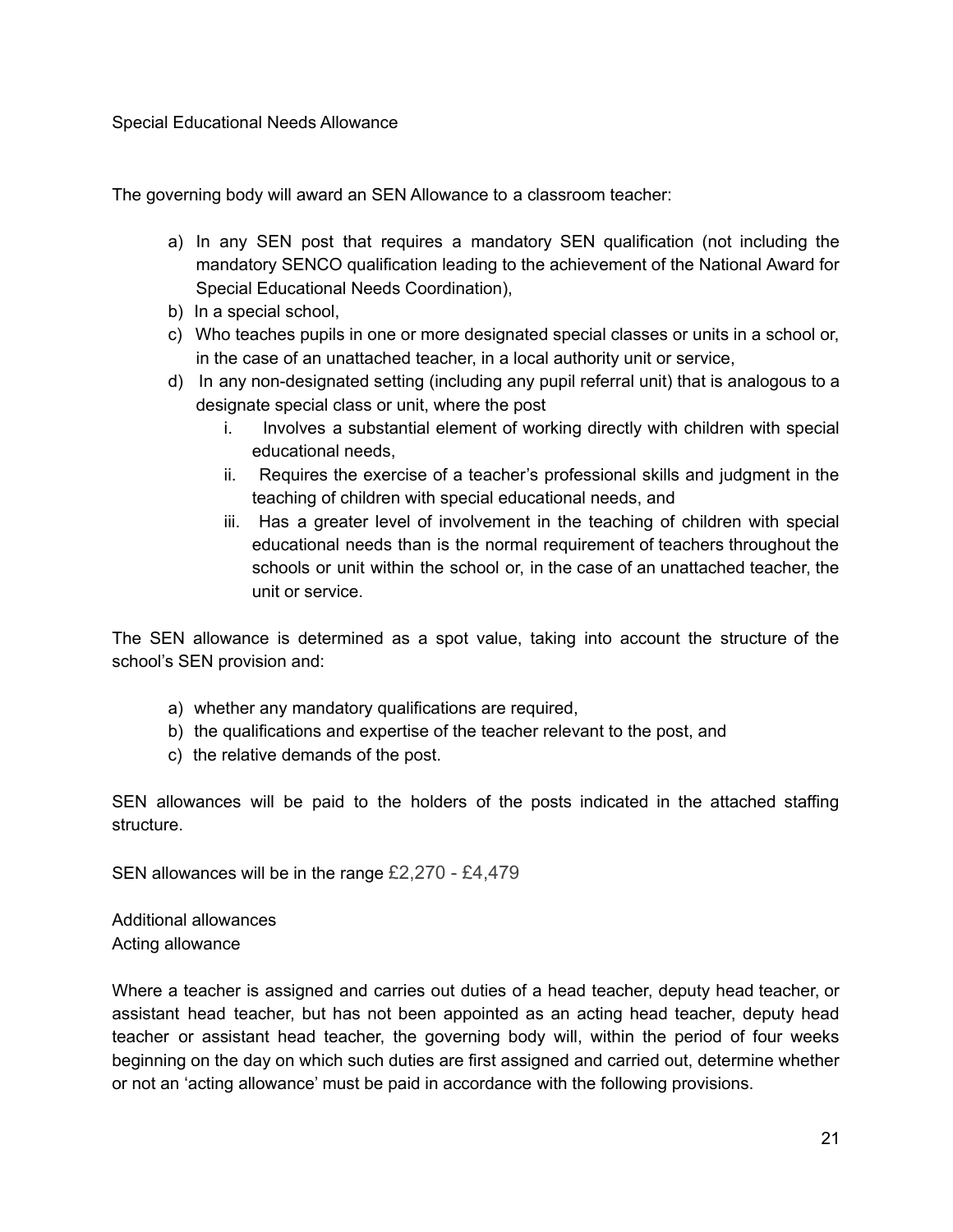Where the governing body determines that an acting allowance will not be paid but the relevant duties continue, then the governing body may review this decision and make a further determination at a future date as to whether or not an acting allowance may be paid.

If paid, the acting allowance will be of such value as to ensure that the teacher receives remuneration of equivalent value to such point on the leadership pay spine as the governing body has determined applies to the head teacher, deputy head teacher or assistant head teacher (as set out in this policy).

For as long as an acting allowance is being paid, the teacher will be expected to undertake the professional responsibilities applicable to a head teacher, deputy head teacher or assistant head teacher and work to the relevant teachers' standards.

Continuing professional development (CPD) undertaken outside of the school day

A payment may be made to a teacher (including the head teacher) for voluntary CPD which the teacher has undertaken outside of the school day. The governing body has the discretion to decide which activities would be eligible for such a payment and the minimum number of hours that must be undertaken before a payment is considered.

Additional responsibilities and activities due to or in respect of the provision of services by the head teacher relating to the raising of educational standards to one or more additional schools

The operating principles and requirements of the provision of services to other schools may be found within the STPCD.

The Head teacher may occasionally provide services to other schools, for example as a consultant leader, school improvement partner, local leader of education or national leader of education. Such arrangements will be subject to the agreement of The Governing Body and when entered into, the governing body will determine how much, if any additional payment will be made to the Headteacher and for how long. Payments are not automatic.

The governing body will also, in such circumstances, consider whether to review the remuneration of other staff whose duties and responsibilities may be impacted on by the head teacher's additional role.

Where such additional responsibilities are temporary, any related additional payments will also be temporary. Salary safeguarding arrangements will not apply when such payments cease.

Recruitment and retention incentives and benefits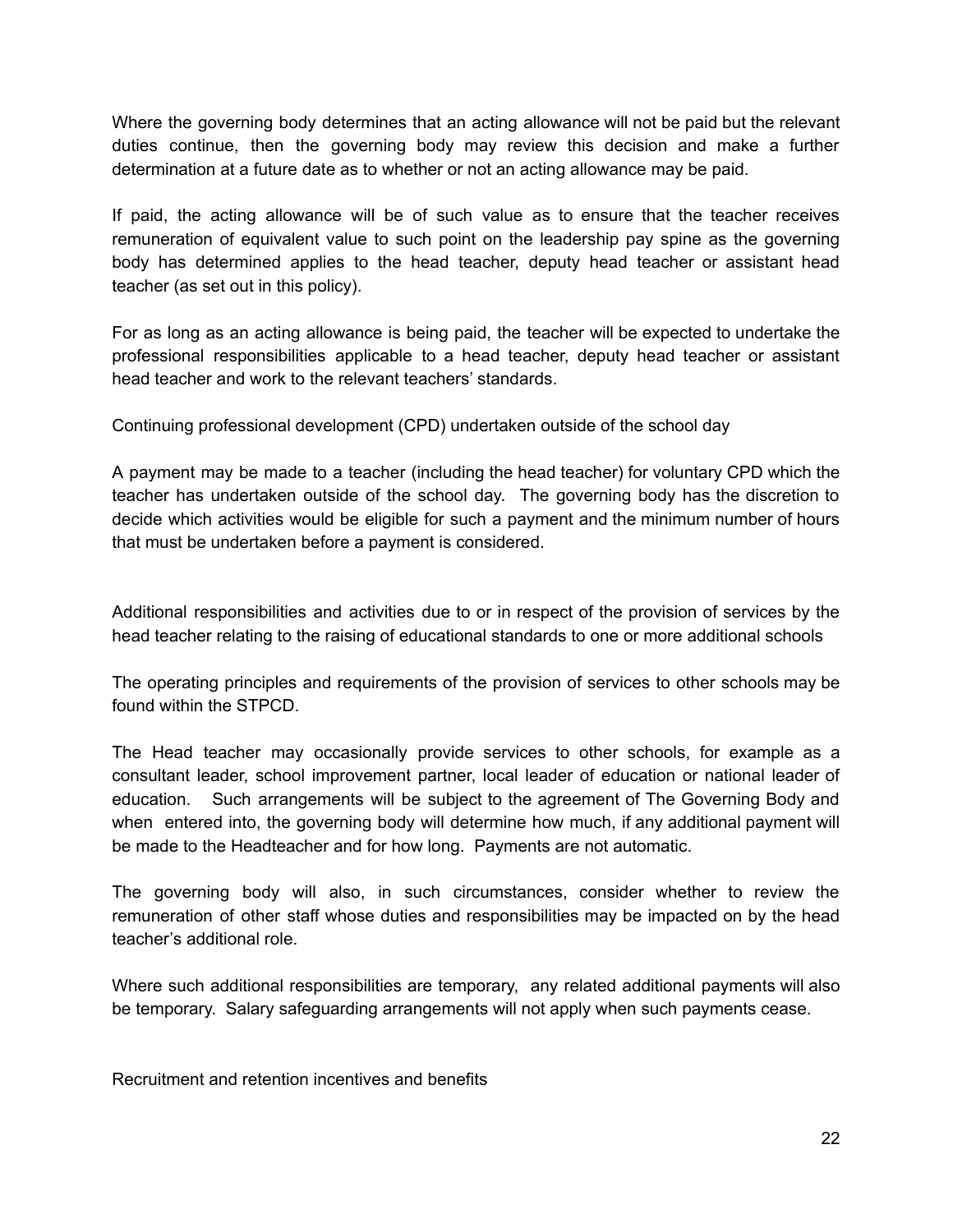Payments will not be made under the 'recruitment and retention' criteria for additional work undertaken, for specific responsibilities or to supplement pay for other reasons. No recruitment or retention payment will be made to the head teacher other than as reimbursement of reasonably incurred housing or relocation costs. All other recruitment and retention considerations in relation to the headteacher will be taken account of through determination of the headteacher's pay range.

In the case of retention, a recommendation to offer incentives or benefits would be made by the head teacher to the Pay Panel.

In the case of recruitment difficulties, a decision to offer incentives or benefits may be made by the selection panel where authority in respect of this function has been delegated to the selection panel itself.

In either case, before a recruitment and retention incentive or benefit is agreed, a business case with supporting evidence should be constructed by the head teacher, or the selection panel, for consideration by the Pay Panel.. Recommendations and authorisations must be recorded.

The governing body body will, from time to time, determine whether any recruitment or retention awards will be paid for specific subject shortages. All such decisions will determined by the Pay Panel after consideration of a written business case and will be subject to annual review.

Payment for In Service Teacher Training (INSET)

The governing body will make payments to all teaching staff who undertake voluntary INSET at weekends or during school closure periods. Payment for such activities will be based upon the savings derived from avoiding the need for supply cover. All payments must be paid with salary and will be subject to income tax and national insurance deductions and pension contributions.

### Salary sacrifice

The governing body supports the following salary sacrifice arrangements: e.g. Childcare vouchers. Arrangements will be made to enable staff to participate in these schemes should they wish to do so.

### Bonuses/Honoraria

**There is no provision within the STPCD 2020 for the payment of bonuses or honoraria in any circumstances and that any such award made to a teacher for their teaching work would be unlawful. The governing body will not therefore pay any bonus or honoraria to any member of the teaching staff for carrying out their professional duties as a teacher.**

Part-time teachers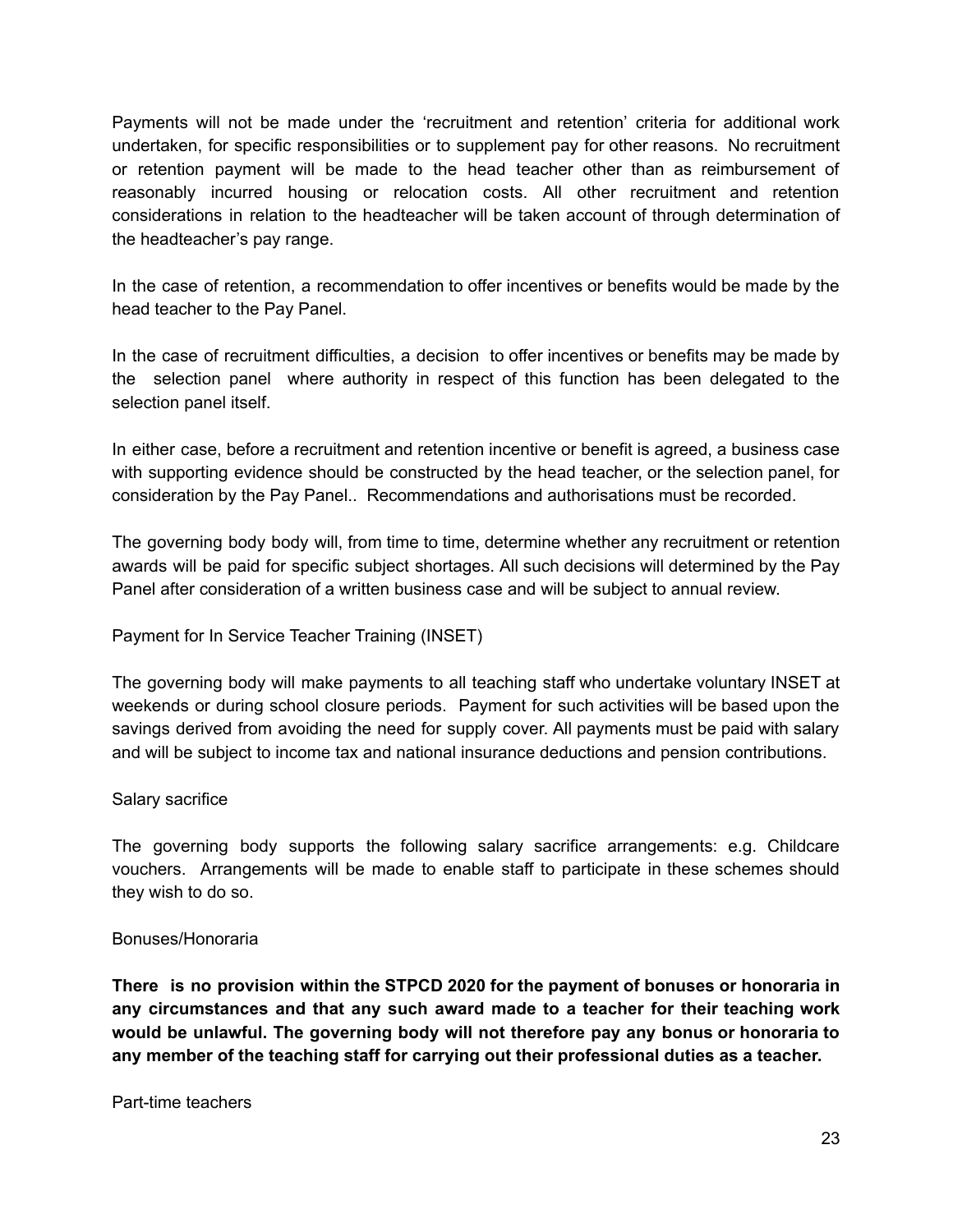Teachers employed on an ongoing basis at the school who work less than a full working week are deemed to be part time. The governing body will ensure that part time teachers are given a written statement detailing their working time obligations (within and beyond the school day) and the standard mechanism used to determine their pay, subject to the provisions of the statutory pay arrangements and by comparison to the school's timetabled teaching week for a full time teacher in an equivalent post.

Part time teachers will be paid a pro-rata percentage of the appropriate full time equivalent salary and the same percentages will be applied to any allowances (except TLR3's) awarded to a part time teacher as set out in the STPCD.

Short notice/supply teachers

Teachers employed on a day to day or other short notice basis will be paid M3.

Teachers employed on a day to day or other short notice basis must be paid in accordance with the STPCD 2018 on a daily rate calculated by dividing the annual amount by 195.

Teachers who work less than a full day will be hourly paid and will have their salary calculated by dividing the annual amount by 1,265 to give an hourly rate.

A short notice teacher who is employed by the school or another school in the authority throughout a period of 12 months (beginning August or September) will not be paid more in respect of that period that s/he would have if s/he had been in regular employment throughout the period.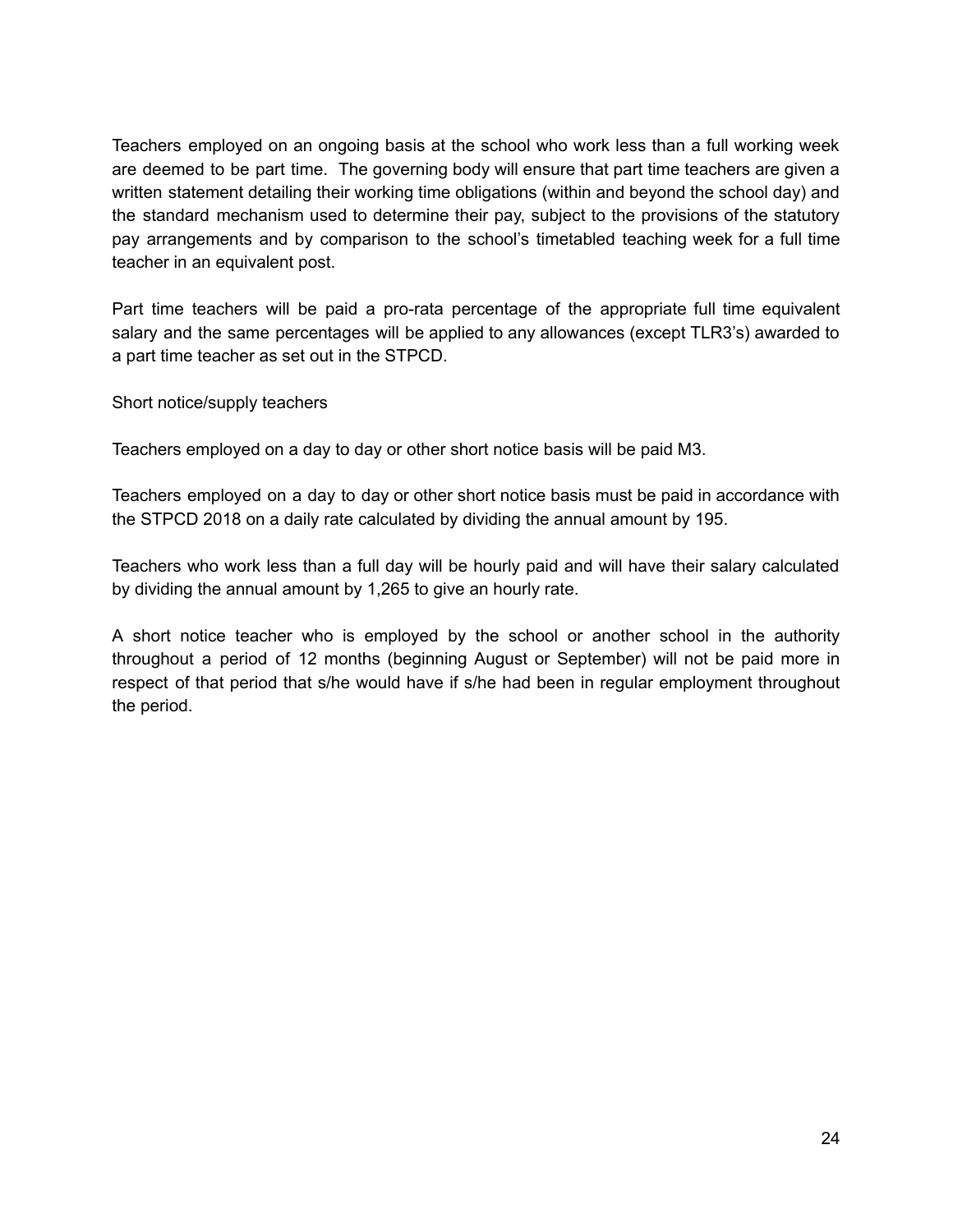Appendix A

### **GOVERNING BODY PAY PANEL TERMS OF REFERENCE**

#### MEMBERSHIP

· The Pay Panel falls within the Leadership and Management Committee and comprises of three governors: -

Margaret Hughes (Chair of Governors) Kate Docherty (Vice Chair of Governors) Sharon Vernon

· Governors employed at the school will not be eligible for membership of the Pay Panel,

### PAY POLICY

The Pay Panel is responsible for:

· Establishing the school's pay policy, in consultation with the head teacher, staff and trade union representatives, and submitting it to the governing Body for approval.

The Governing Body is responsible for:

· Formal approval of the policy

### MONITORING AND REVIEW OF THE PAY POLICY

The Pay Panel is responsible for:

Reviewing the policy annually, in consultation with the head teacher, staff and trade union representatives, and submitting it to the governing Body for approval.

The Governing Body is responsible for: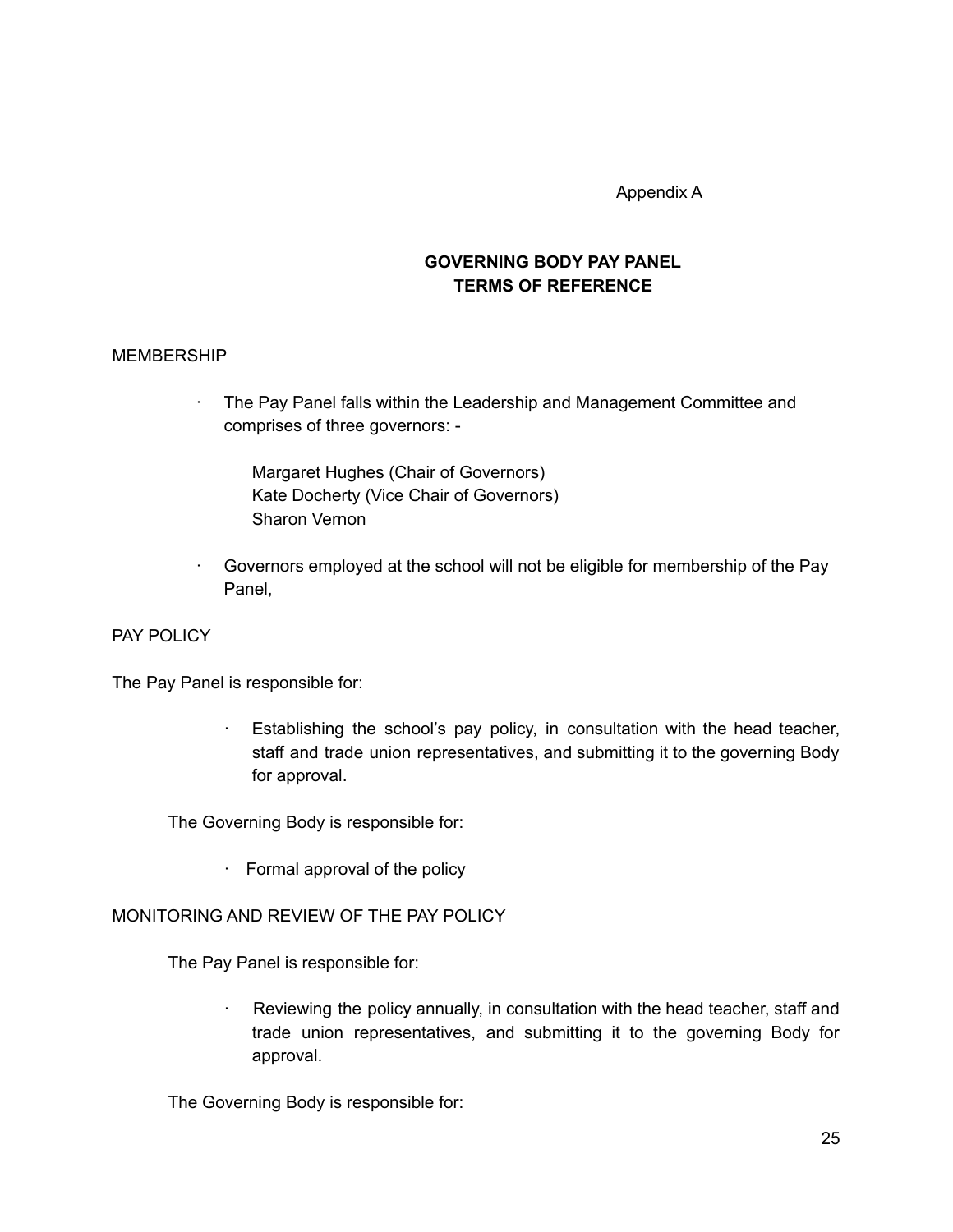· Considering an annual report, including statistical information, on decisions taken in accordance with the policy.

### PAY DECISIONS

The headteacher is responsible for:

- Ensuring that pay recommendations for the deputy and assistant headteacher(s), classroom teachers and support staff are made and submitted to the Pay Panel.
- Advising the Pay Panel on the reasons for the recommendations, and
- · Ensuring that staff are informed of the decisions of the Pay Panel and of their right of appeal.

The Pay Panel is responsible for:

- Taking decisions regarding the pay of the deputy and assistant head teacher(s), classroom teachers and support staff following the consideration of the recommendations of appraisers and the advice of the head teacher.
- Taking decisions on the pay of the headteacher following consideration of the recommendations of the governors responsible for the head teacher's appraisal review.
- Submitting reports of these decisions to the Governing Body; and
- Ensuring that the head teacher is informed of the outcome of the decision of the Pay panel and the right of appeal.

The Pay Appeals Panel of the Governing Body is responsible for:

Taking decisions on appeals against the decision of the Pay Panel in accordance with the terms of the pay appeals procedure set out in the Pay Policy.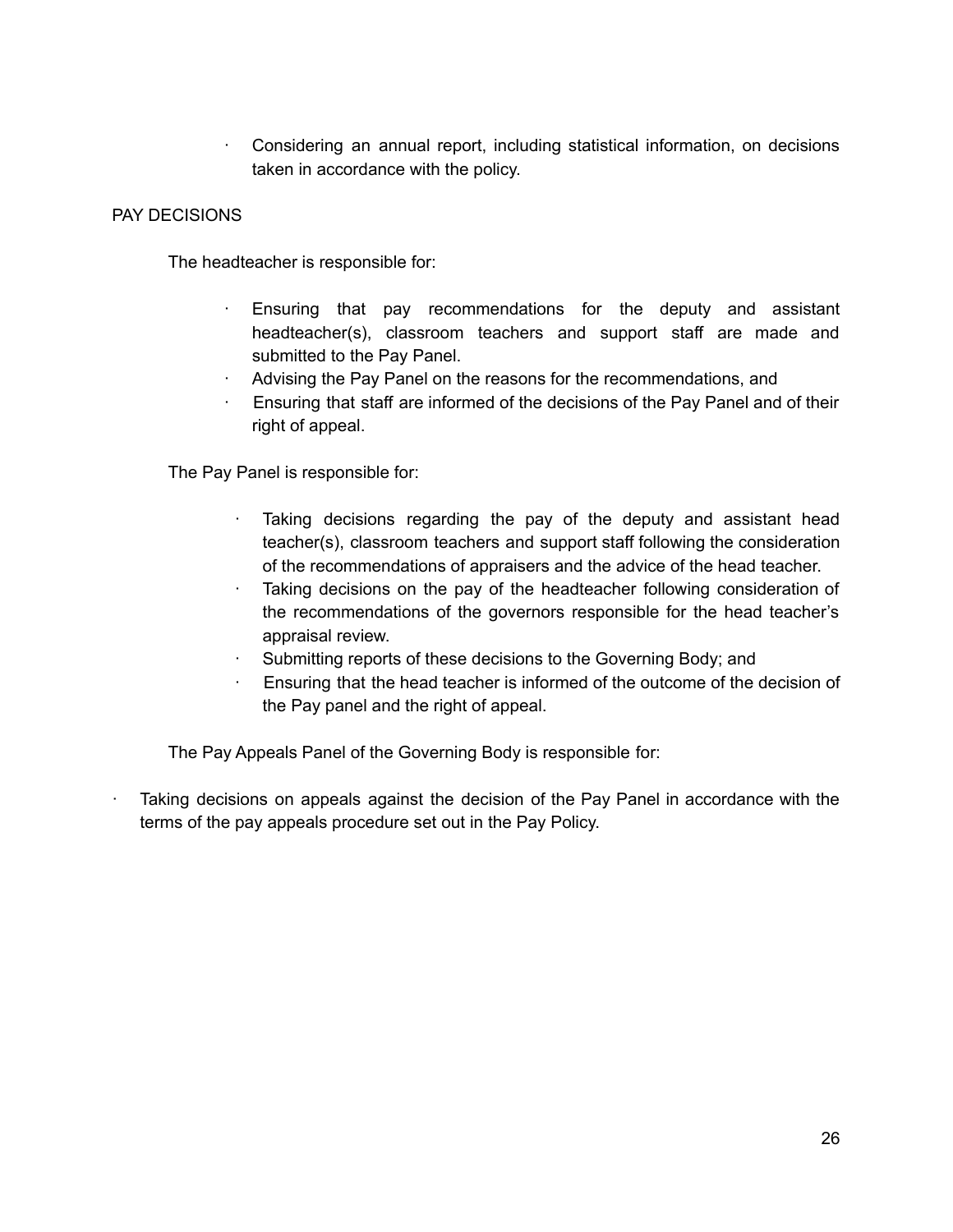# **Appendix B**

### **Staffing Structure 2019-20**

**Executive Headteacher:** William Stockton & Wimboldsley 0.6 FTE

**Headteacher**: William Stockton 1 FTE

**Head of Schoo**l :Wimboldsley 0.8 FTE

**Deputy Headteacher and SENCO**: William Stockton 0.6 FTE

**Assistant Headteacher**: William Stockton 0.8 FTE

**Teacher in Charge (Leading Practitioner)**: Wimboldsley 1 FTE **(Leading Practitioner)**: William Stockton 3 FTE

> **Teachers** Wimboldsley: 5 classes 5.0 FTE William Stockton : 13 classes 13.4 FTE

### **Teaching Assistants**

William Stockton Structure

| <b>Grade</b>    | <b>Hours / FTE</b> | <b>Key Stage</b> |
|-----------------|--------------------|------------------|
| $6\phantom{1}6$ | 5hrs               | <b>OOS</b>       |
| 6               | 10hrs              | <b>OOS</b>       |
| 5               | 35hrs              | <b>EYFS</b>      |
| $5\phantom{1}$  | 35hrs              | KS1              |
| $5\phantom{1}$  | 35hrs              | KS1              |
| $5\phantom{1}$  | 35hrs              | KS <sub>2</sub>  |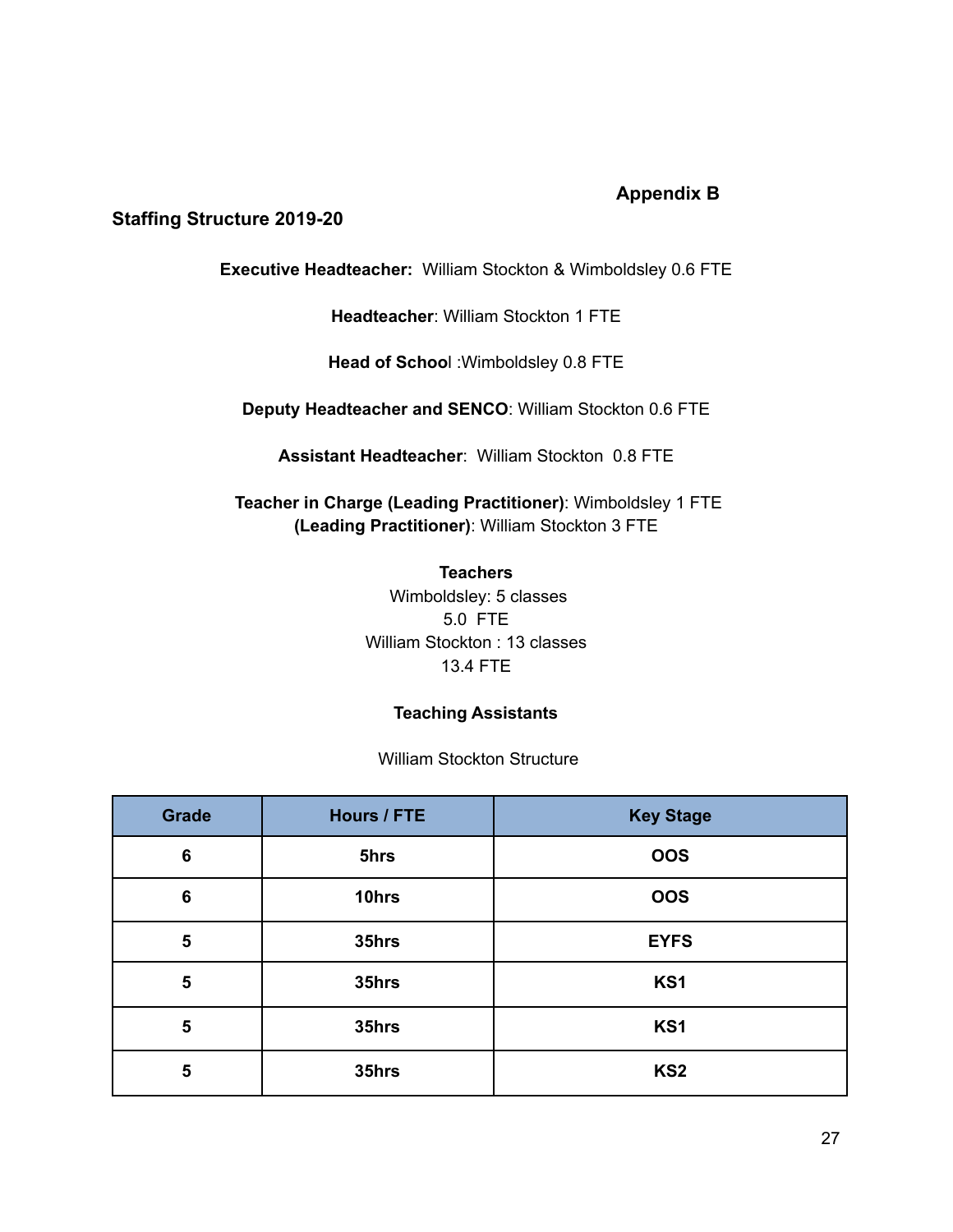| $5\phantom{1}$          | 20 hrs                               | <b>EYFS</b>                                          |
|-------------------------|--------------------------------------|------------------------------------------------------|
| $5\phantom{1}$          | <b>37.5hrs</b>                       | KS <sub>2</sub>                                      |
| 7                       | 37.5 hrs                             | EYFS/KS1                                             |
| 7                       | <b>37.5hrs</b>                       | KS <sub>2</sub>                                      |
| $\overline{\mathbf{4}}$ | 30hrs<br>20hrs<br>32.5 hrs<br>20 hrs | <b>EYFS</b><br><b>EYFS</b><br>KS1<br>KS <sub>2</sub> |
| 4                       | 10hrs                                | <b>OOS</b>                                           |

# 1:1 TA support

This is agreed on SEN needs in school and reviewed on a half termly basis

# Wimboldsley Structure

| <b>Grade</b> | Hours / FTE    | <b>Key Stage</b> |
|--------------|----------------|------------------|
|              | 31.5 hrs       | <b>EYFS</b>      |
|              | <b>31.5hrs</b> | KS1              |
| 6            | 36 hrs         | KS <sub>2</sub>  |

1: 1 TA support Due to EHCPs this is currently required for pupils in: Reception Year 1

- Year 3
- Year 4
- 
- Year 5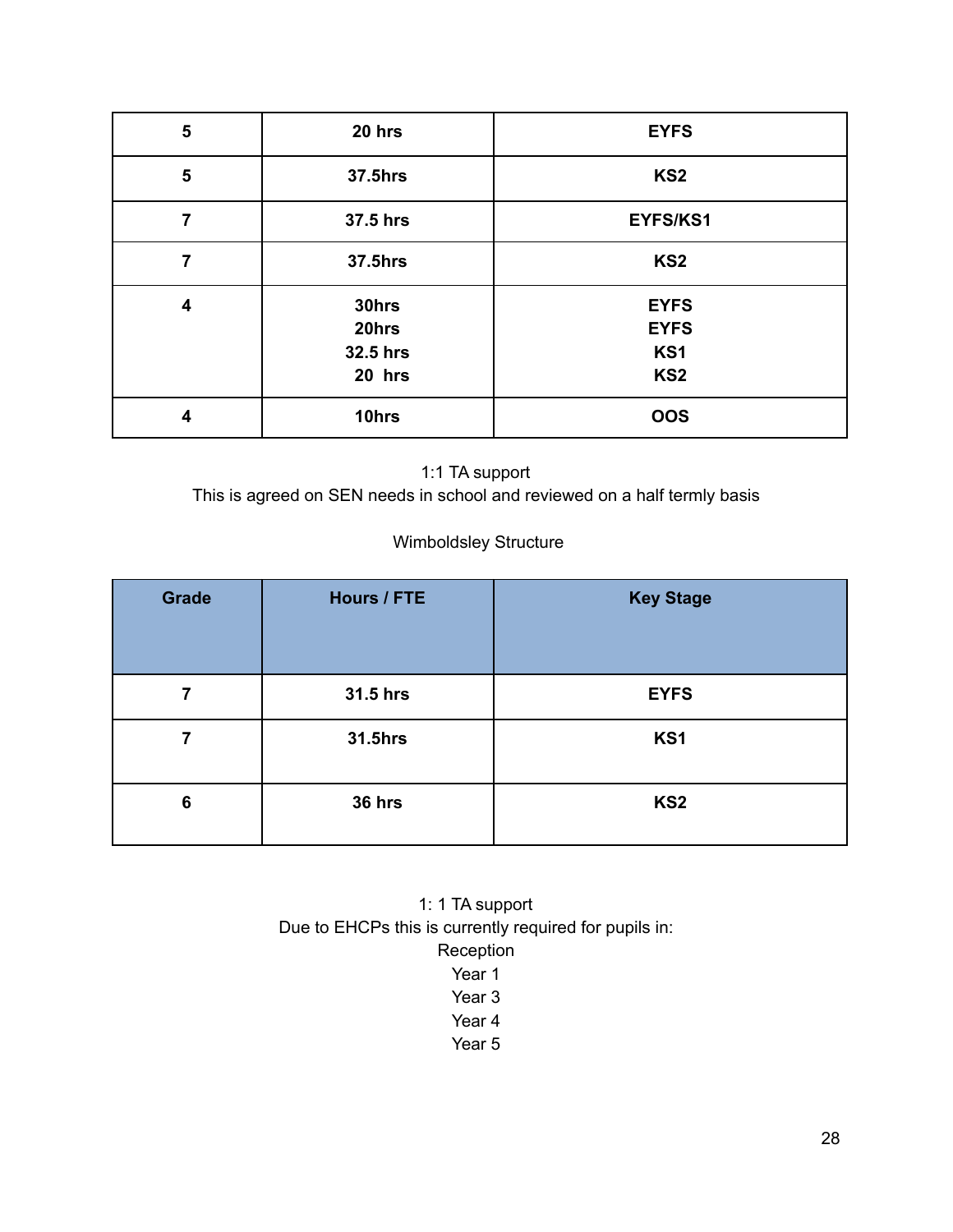**Appendix C**

**Teachers Standards**

**[https://www.gov.uk/government/uploads/system/uploads/attachment\\_data/file/283](https://www.gov.uk/government/uploads/system/uploads/attachment_data/file/283566/Teachers_standard_information.pdf) [566/Teachers\\_standard\\_information.pdf](https://www.gov.uk/government/uploads/system/uploads/attachment_data/file/283566/Teachers_standard_information.pdf)**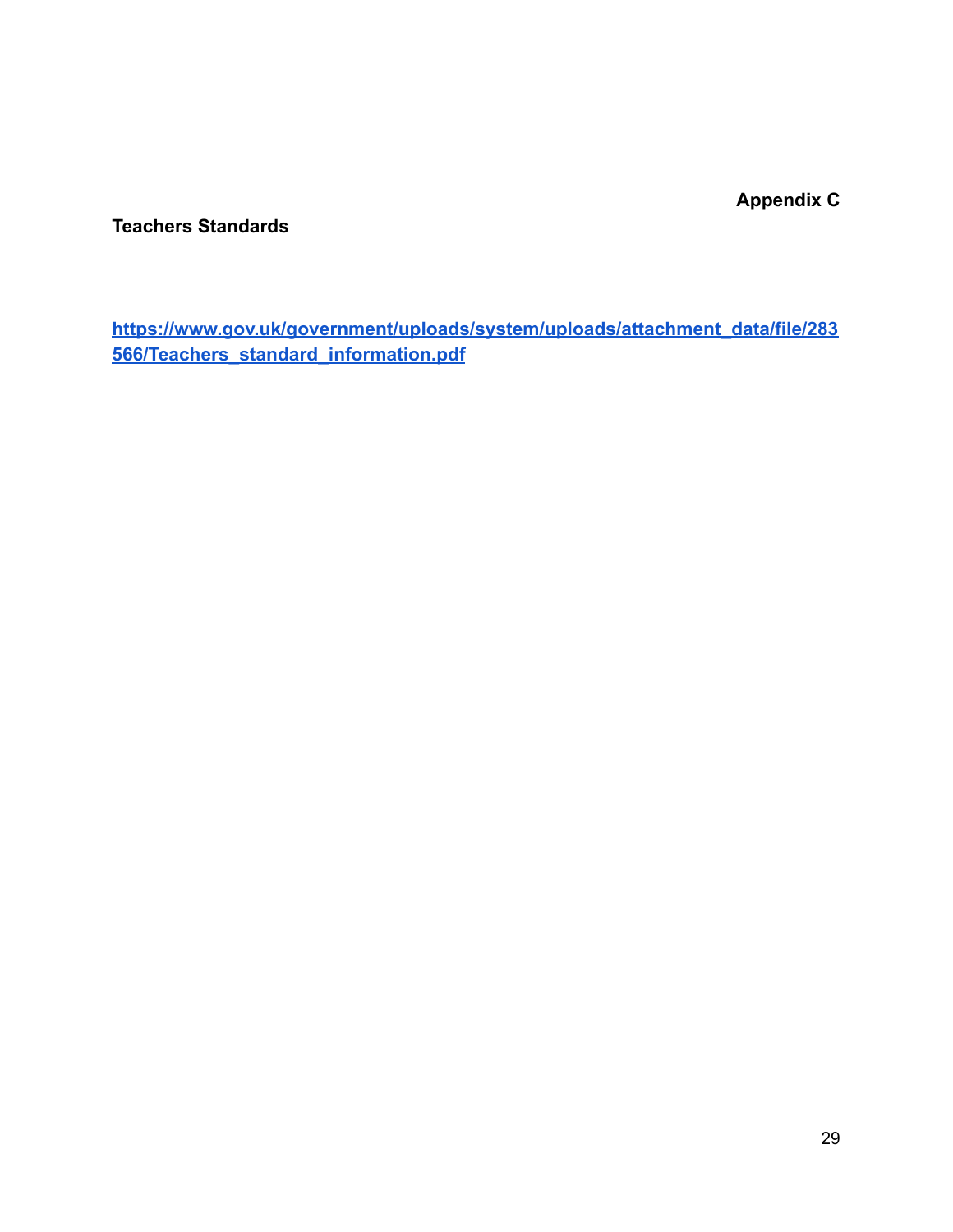# **Appendix D**

# **Conduct of Pay Hearings**

The procedure at the hearing will normally be as follows:

- 1. The hearing will be conducted by either the Pay Panel or Pay Appeal Panel of the Governing Body as appropriate.
- 2. The Panel be advised/supported by an HR Adviser.
- 3. The Chair of the Panel will satisfy himself/herself that the all those present understand the purpose of the hearing.
- 4. The employee or his/her representative will be invited to present their case.
- 5. The management representative will be given the opportunity to question the employee or his/her representative.
- 6. The management representative will be invited to respond to the employee's case.
- 7. The employee and/or representative will be given the opportunity to question the management representative.
- 8. At any stage during the hearing any member of the Panel and any adviser(s) may ask questions of the employee, their representative or the management representative, as they may consider appropriate in order to ascertain the facts and arguments.
- 9. The employee or their representative will then be invited to make a closing statement not introducing any new material.
- 10. The management representative will be given the opportunity to make a closing statement also without introducing any new material.
- 12. Both parties will withdraw to allow the Panel to review and consider the evidence and arguments in conjunction with any advisers.
- 13. The Panel will then recall both parties to inform them of their decision. The decision will normally be announced personally to the parties as soon as it is possible on the day of the hearing. If it is not possible to make a decision immediately the parties will be informed of this. The decision will be confirmed in writing and delivered to the employee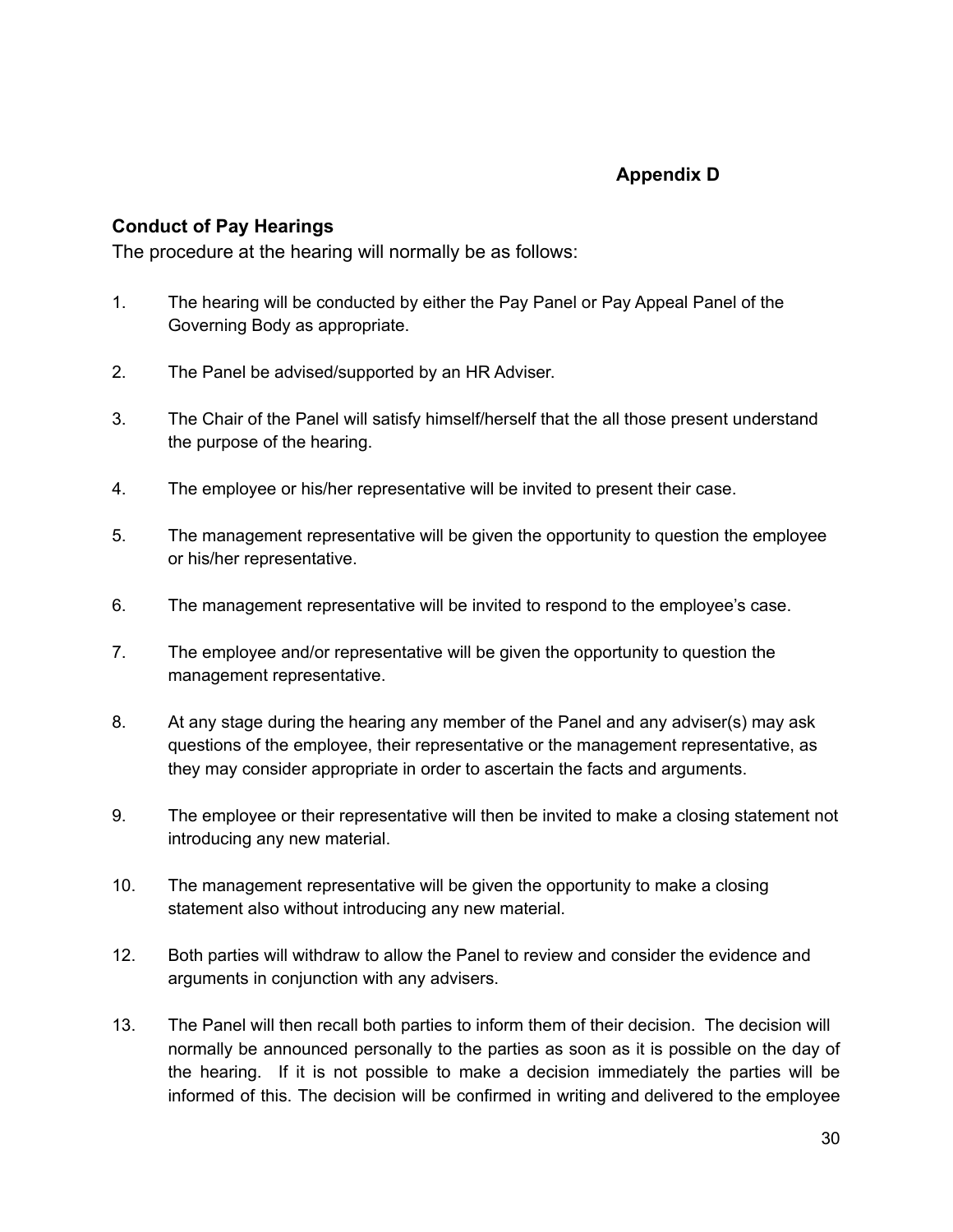either by hand or electronically with a copy to the trade union representative (sent electronically) or work colleague and the management representative.

### **Appendix E**

# **UPPER PAY RANGE APPLICATIONS MODEL GUIDANCE**

### **ELIGIBILITY CRITERIA**

To be eligible to apply for the UPR, a teacher must have progressed to the top of the school's main pay range.

To be eligible to apply for progression within the UPR, a teacher must [details]

E.G have been on their current pay point for a minimum of two years and have continued to meet the UPR criteria.

### **UPPER PAY RANGE CRITERIA**

Progression to and within the UPR will be successful where the Pay Panel are satisfied that a teacher;

- $\cdot$  is highly competent in all elements of the teachers standards
- · by their achievements, can demonstrate a substantial and sustained contribution to this school.

In this school, "highly competent" means performance which is not only good but also good enough to provide coaching and mentoring to other teachers, give advice to them to demonstrate to them effective teaching practice and how to make a wider contribution to the work of the school, in order to help them meet the relevant standards and develop their teaching practice.

In this school, "substantial" means of real importance, validity or value to the school; play a critical role in the life of the school; provide a role model for teaching and learning; make a distinctive contribution to the raising of pupil standards; take advantage of appropriate opportunities for professional development and use the outcomes effectively to improve pupils' learning.

In this school, "sustained" means [maintained continuously over a year.

Applicants are also advised to consider and reflect on the Teachers Standards.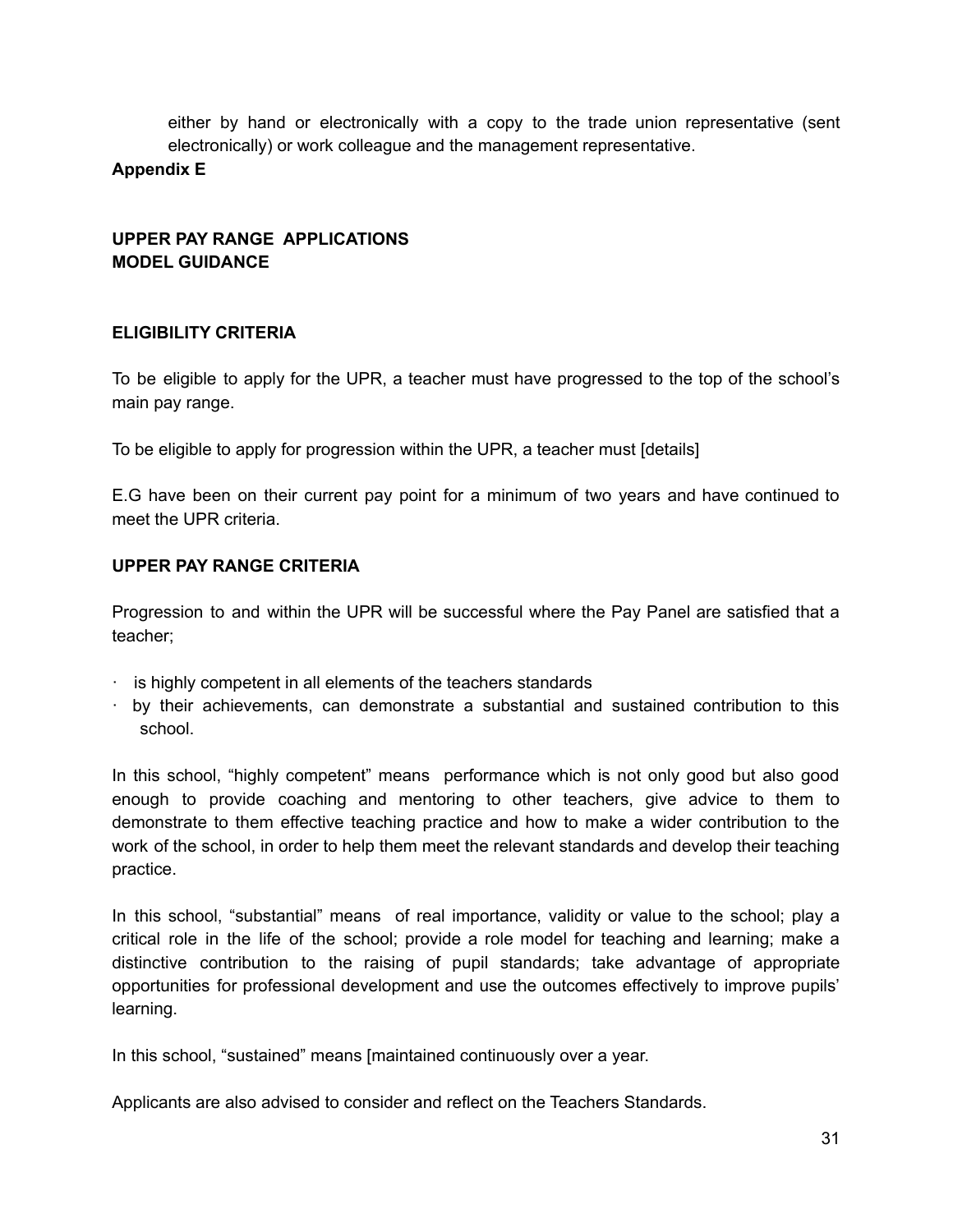#### **APPLICATION PROCESS**

- · Teachers may apply to be considered for progression to or within the upper pay range once per year.
- · Applications should be submitted to the headteacher using the form attached as Appendix F, in advance of their annual appraisal review and a recommendation will be made by 31 October for consideration by the Governing Body Pay Panel
- · Applications will be considered by the Governing Body Pay Panel who will also be provided with a copy of the teacher's Appraisal Review Statement which will include the Appraiser's recommendation on progression.
- · For applications to the UPR, where a teacher has been assessed as meeting the standards, they will be appointed to the first point on the Upper Pay Range.
- · If successful, pay awards will take effect from 1 September in the year of application.